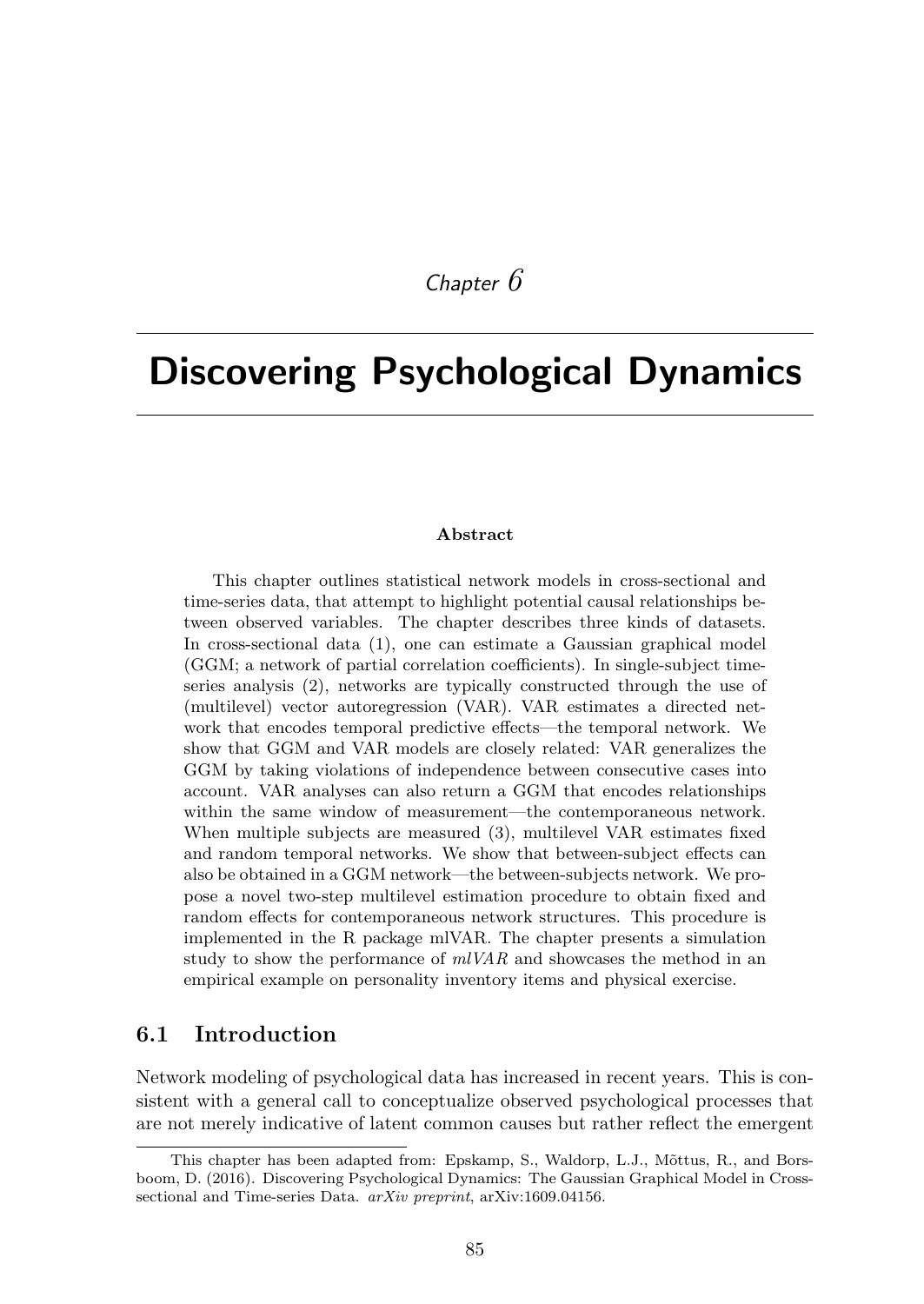behavior of complex, dynamical systems in which psychological, biological, and sociological components directly interact with each other (Borsboom et al., 2011; Cramer, Sluis, et al., 2012; Cramer et al., 2010; Schmittmann et al., 2013; Van Der Maas et al., 2006). Such relationships are typically not known, and probabilistic network models (Koller & Friedman, 2009) are used to explore potential causal relationships between observables (Epskamp et al., in press; van Borkulo et al., 2014)—the dynamics of psychology. This chapter provides a methodological overview of statistical network models in cross-sectional and time-series data. Furthermore, this chapter shows that the common network models for cross-sectional and time-series data are closely related. In time-series modeling, this relationship allows researchers to extend the modeling framework to incorporate contemporaneous and between-subject effects. We propose a novel estimation procedure to do so, which we implemented in the free software package *mlVAR*. 1

We can distinguish two lines of research in which networks are utilized on psychological datasets: modeling of cross-sectional data and modeling of intensive repeated measures in relatively short time frames (e.g., several times per day during several weeks). In cross-sectional modeling, a model is applied to a dataset in which multiple persons are measured only once. The most popular method is to estimate undirected network models, indicating pairwise interactions—so-called pairwise Markov random fields (Lauritzen, 1996; Murphy, 2012). When the data are continuous, the Gaussian graphical model (GGM; Lauritzen, 1996) can be estimated. The GGM estimates a network of *partial correlation coefficients*—the correlation between two variables after conditioning on all other variables in the dataset. This model is applied extensively to psychological data (e.g., Cramer, Sluis, et al., 2012; Fried, Epskamp, et al., 2016; Isvoranu, van Borkulo, et al., 2016; Kossakowski et al., 2016; McNally et al., 2015; van Borkulo et al., 2015).

Time-series data can be obtained by using the experience sampling method (ESM; Myin-Germeys et al., 2009), in which subjects are asked several times per day to fill in a short questionnaire through a device or smartphone app. Often in ESM data, repeated measures of one or multiple participants are modeled through the use of (multilevel) vector autoregressive (VAR) models, which estimate how well each variable predicts the measured variables at the next time point (Borsboom & Cramer, 2013). These models are growing increasingly popular in assessing intraindividual dynamical structures (e.g., Bringmann et al., 2013, 2015; Wigman et al., 2015). As will be shown below, the VAR model can be seen as a generalization of the GGM that takes violations of independence between consecutive cases into account. Thus, the lines of research on cross-sectional and time-series data can naturally be combined. The GGM is, however, not yet commonly used in time-series analysis.

In this chapter we present an overview of out-of-the-box methods, applicable to normally distributed data, that aim to map out the dynamics present in psychological data. We will do so in two distinct settings: cross-sectional data, in which observations are plausibly independent, and intensive repeated measures in a relatively short time span obtained through ESM data. In multivariate normal data,

<sup>1</sup>CRAN link: http://cran.r-project.org/package=mlVAR Github link (developmental): http://www.github.com/SachaEpskamp/mlVAR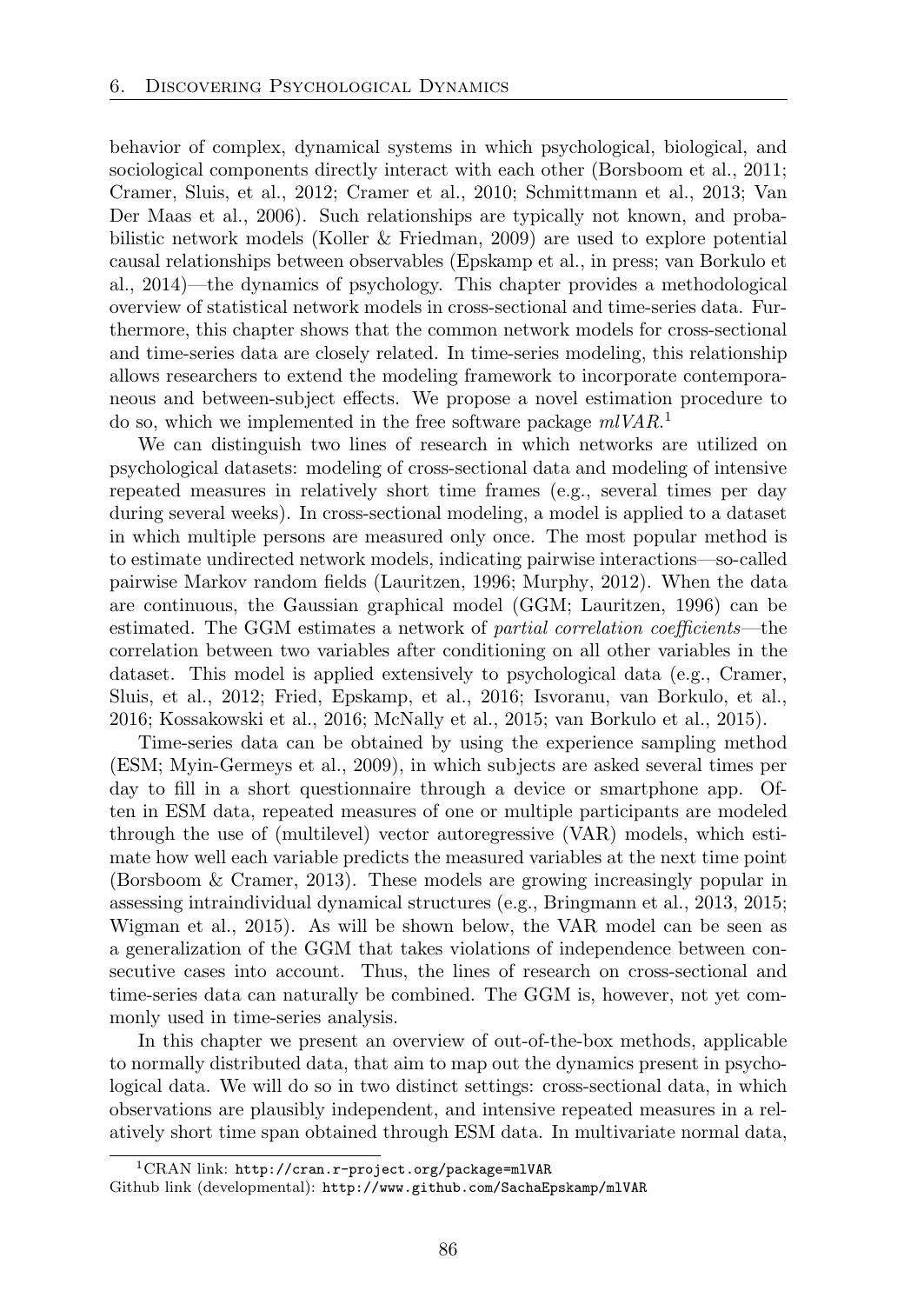all relationships between variables are contained within the variance–covariance matrix. Thus, characterizing the covariances in estimable ways provides a method to characterize all relationships that are present. This information can then be represented in networks. In cross-sectional data, one network can be obtained an undirected network of partial correlation coefficients. In time-series data, up to three networks can be obtained—the *temporal network*, a directed network indicating within-person relationships across time; the *contemporaneous network*, an undirected partial correlation network within the same measurement; and the *between-subjects network*, an undirected partial correlation network between the means of the subject's scores within the time span of measurement. We describe how all three networks can highlight potential causal pathways and thereby act as hypothesis-generating structures.

The chapter is structured in the following manner. We first characterize the joint likelihood of full ESM data in three steps: (a) when cases are deemed to be plausibly independent, (b) when the time-series data of a single subject contain plausibly nonindependent observations, and (c) when we have time-series data of several subjects that combine both independent and nonindependent observations. In each of these situations, we outline estimation procedures including a description of open-source software packages. We also implement the novel methods of this chapter, the methods for analyzing ESM data of multiple subjects, in the software package mlVAR. Furthermore, we show the functionality of this package in an empirical example by reanalyzing personality inventory items measured in an ESM design (Mõttus, Epskamp,  $\&$  Francis, 2016). Finally, we assess the performance of these methods in a large-scale simulation study.

#### 6.2 Characterizing Multivariate Gaussian Data

In this chapter we will model measurements of *N* subjects  $(p \in 1, 2, \ldots, N)$ , in which subject *p* is measured  $T_p$  times  $(t \in 1, 2, \ldots, T_p)$  on *I* variables  $(i \in$  $1, 2, \ldots, I$ ). Let **Y** represent the set of random variables measured in each subject:

$$
\boldsymbol{Y} = \left\{\boldsymbol{Y}^{(1)}, \boldsymbol{Y}^{(2)}, \ldots, \boldsymbol{Y}^{(N)}\right\}.
$$

Element  $Y^{(p)}$  contains the random responses of a subject on all  $T_p$  measurements:

$$
\boldsymbol{Y}^{(p)} = \begin{bmatrix} \boldsymbol{Y}_1^{(p)} \\ \boldsymbol{Y}_2^{(p)} \\ \vdots \\ \boldsymbol{Y}_{T_p}^{(p)} \end{bmatrix},
$$

in which  $Y_t^{(p)}$  contains the row vector with random responses of subject *p* on timepoint *t*, which we assume to be a *multivariate Gaussian* distribution with some mean vector  $\boldsymbol{\mu}^{(p)}$  and some variance–covariance matrix  $\mathbf{\Sigma}^{(p)}$ :

$$
\boldsymbol{Y}_t^{(p)} = \begin{bmatrix} Y_{t1}^{(p)} & Y_{t2}^{(p)} & \dots & Y_{tI}^{(p)} \end{bmatrix} \sim N\left(\boldsymbol{\mu}^{(p)}, \boldsymbol{\Sigma}^{(p)}\right).
$$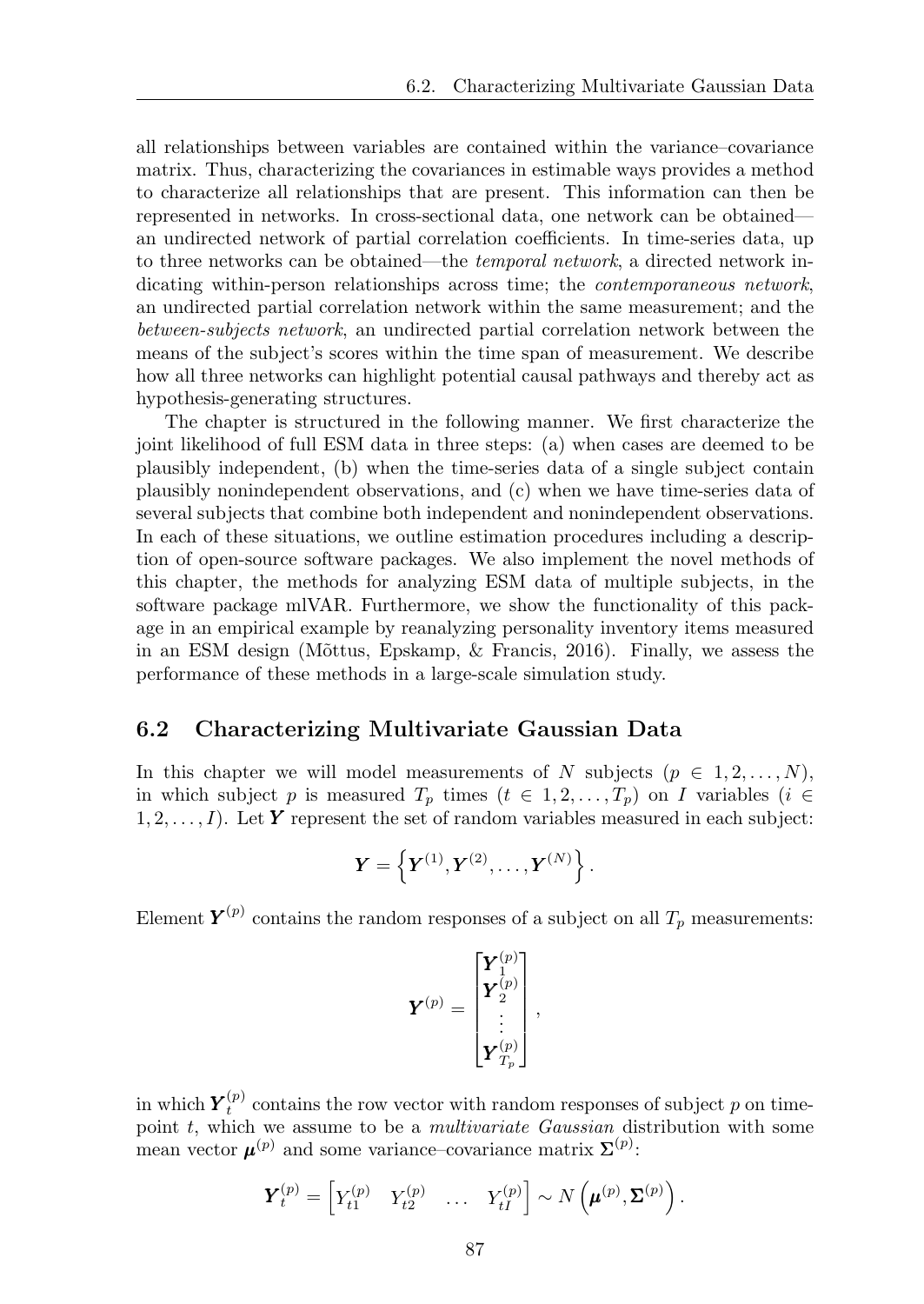We will denote realizations of the above described random variables by lowercase letters (e.g.,  $y$  and  $y_{ti}^{(p)}$ ). It is important to note that measurements are nested in persons and not the other way around (two subjects can have a different number of measurements) and that the measurement *t* of one subject does not correspond to measurement  $t$  of another subject.<sup>2</sup> In typical data representation used in statistical software,  $Y_t^{(p)}$  will correspond to a row of responses from a given subject on all items. We will term these the *cases*: A case is the set of responses of a subject on a time point on all items.

Given a set of parameters  $\xi$ , let  $\mathcal L$  denote the likelihood function

$$
\mathcal{L}\left(\boldsymbol{\xi};\boldsymbol{y}\right)=f_{\boldsymbol{Y}}\left(\boldsymbol{y}\mid\boldsymbol{\xi}\right),
$$

in which  $f_Y(y \mid \xi)$  denotes a probability density function, which we will shorten to  $f(\mathbf{y} \mid \boldsymbol{\xi})$  for the remainder of this chapter. The likelihood function is crucial in estimating the set of parameters  $\xi$ , either by maximum likelihood estimation (MLE) or by playing a crucial role in the formation of the posterior distribution of  $\xi$  in Bayes' rule. An important assumption in computing such a likelihood function is the *assumption of independence*. Given a set of estimated parameters *⇠*, and assuming the model is correct, we can reasonably assume that scores of subjects are independent, allowing us to write the joint likelihood as a product of marginal likelihoods:

$$
f(\boldsymbol{y} \mid \boldsymbol{\xi}) = \prod_{p=1}^N f\left(\boldsymbol{y}^{(p)} \mid \boldsymbol{\xi}\right).
$$

Suppose we measured subjects only once and on one variable—say, their IQ level. This assumption of independence indicates, for example, that knowing Peter has an IQ of 90 does not help us predict Sarah's IQ level, given that IQ has a mean of 100 and a standard deviation of 15.

In order to fully characterize the likelihood of all observations, we further need to characterize  $f(\mathbf{y}^{(p)} | \xi)$ , the joint likelihood of all cases of a single subject. This is easily done in the cross-sectional example described above because every subject has only one observation. When multiple cases of a subject can be assumed to be independent, this likelihood similarly can be expressed as a product of all the likelihoods of the cases. However, as we will detail below, often the assumption of independent cases is not valid. The remainder of this section will first describe graphical models based on cross-sectional data, in which cases can be assumed to be independent, followed by a description of dependent cases for a single subject  $(N = 1)$  as well as for multiple subjects  $(N > 1)$ .

#### 6.3 The Gaussian Graphical Model

In cross-sectional data, every subject is only measured once on a set of response items. In this case, as described above, we can reasonably assume that cases are independent and thus characterize the likelihood as factorized over subjects.

<sup>2</sup>Data cannot be represented as a box (Cattell, 1988), as would be the case if subjects were all measured at fixed measurement occasions (e.g., at baseline, one week after treatment, etc.).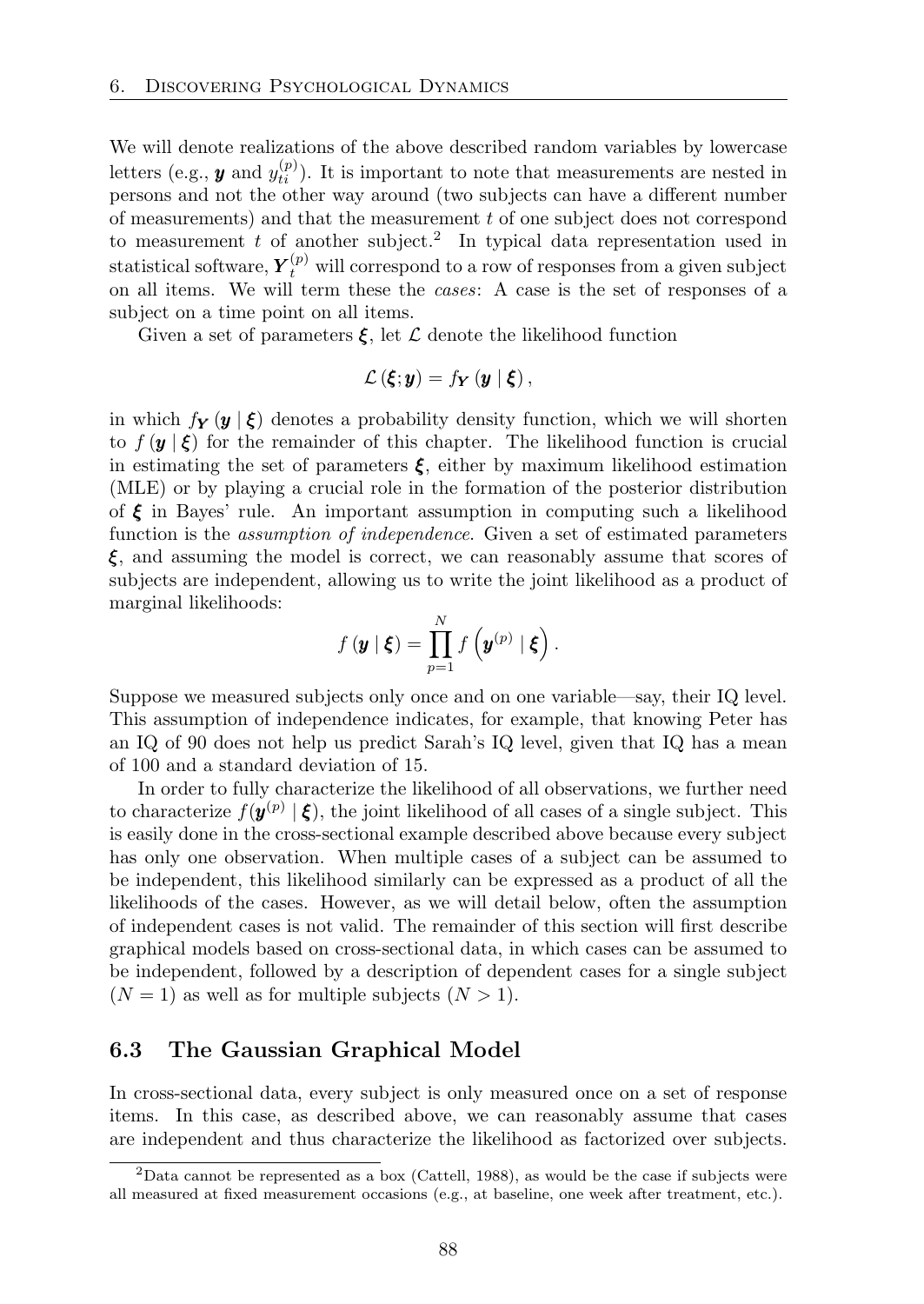Because only one observation per subject is available, however, we cannot expect to estimate subject-specific mean and variance–covariance structures. It is typically assumed that the cases all share the same distribution. That is,

$$
\boldsymbol{Y}^{(p)} \sim N\left(\boldsymbol{\mu}, \boldsymbol{\Sigma}\right) \ \forall_{p},
$$

in which  $\forall p$  should be read as "for all subjects." Now, the full likelihood can be readily obtained and the mean vector  $\mu$  and variance–covariance matrix  $\Sigma$  can reliably be estimated using MLE, least squares estimation, or Bayesian estimation.

Our focus point is on  $\Sigma$ . Because we assume multivariate normality,  $\Sigma$  encodes all the information necessary to determine how the observed measures relate to one another. It is to this end that great effort has been made to further model the structure of  $\Sigma$ . Elements of this variance–covariance matrix can be standardized to *correlation coefficients*, allowing researchers to investigate marginal pairwise associations. This matrix, however, encodes more than just marginal associations. The *Schur complement* (Ouellette, 1981) shows that all conditional distributions of a set of variables, given another set of variables, can be obtained from blocks of  $\Sigma$ . Therefore, in order to discover dynamics in psychological data, investigating the structure of  $\Sigma$  is of great importance.

However, we will not focus on  $\Sigma$  in this chapter but rather on its inverse—the *precision matrix K*,

$$
K=\Sigma^{-1},
$$

also know as the GGM (Lauritzen, 1996). Of particular importance is that the standardized elements of the precision matrix encode partial correlation coefficients of two variables given all other variables:

$$
Cor (Y_i, Y_j | \mathbf{Y}_{-(i,j)}) = -\frac{\kappa_{ij}}{\sqrt{\kappa_{ii}}\sqrt{\kappa_{jj}}},
$$

in which  $\kappa_{ij}$  denotes an element of **K**, and  $Y_{-(i,j)}$  denotes the set of variables without  $i$  and  $j$  (we dropped the person superscript for notational clarity). These partial correlations can be used as *edge weights* in a weighted network. Each variable  $Y_i$  is represented as a node, and connections (edges) between these nodes represent the partial correlation between two variables. When drawing such a network, positive partial correlations are typically visualized with green edges and negative partial correlations with red edges, and the absolute strength of a partial correlation is represented by the width and saturation of an edge (see Chapter 9). When a partial correlation is zero, we draw no edge between two nodes. As such, the GGM can be seen as a network model of conditional associations; no edge indicates that two variables are independent after conditioning on other variables in the dataset.

Figure 6.1 shows a hypothetical example of such a GGM in psychology. Three nodes represent if someone is able to concentrate well, if someone is fatigued, or if someone is suffering from insomnia. This figure shows that someone who is tired is also more likely to suffer from concentration problems and insomnia. Furthermore, this network shows that concentration problems and insomnia are conditionally independent given the level of fatigue. The GGM shown in Figure 6.1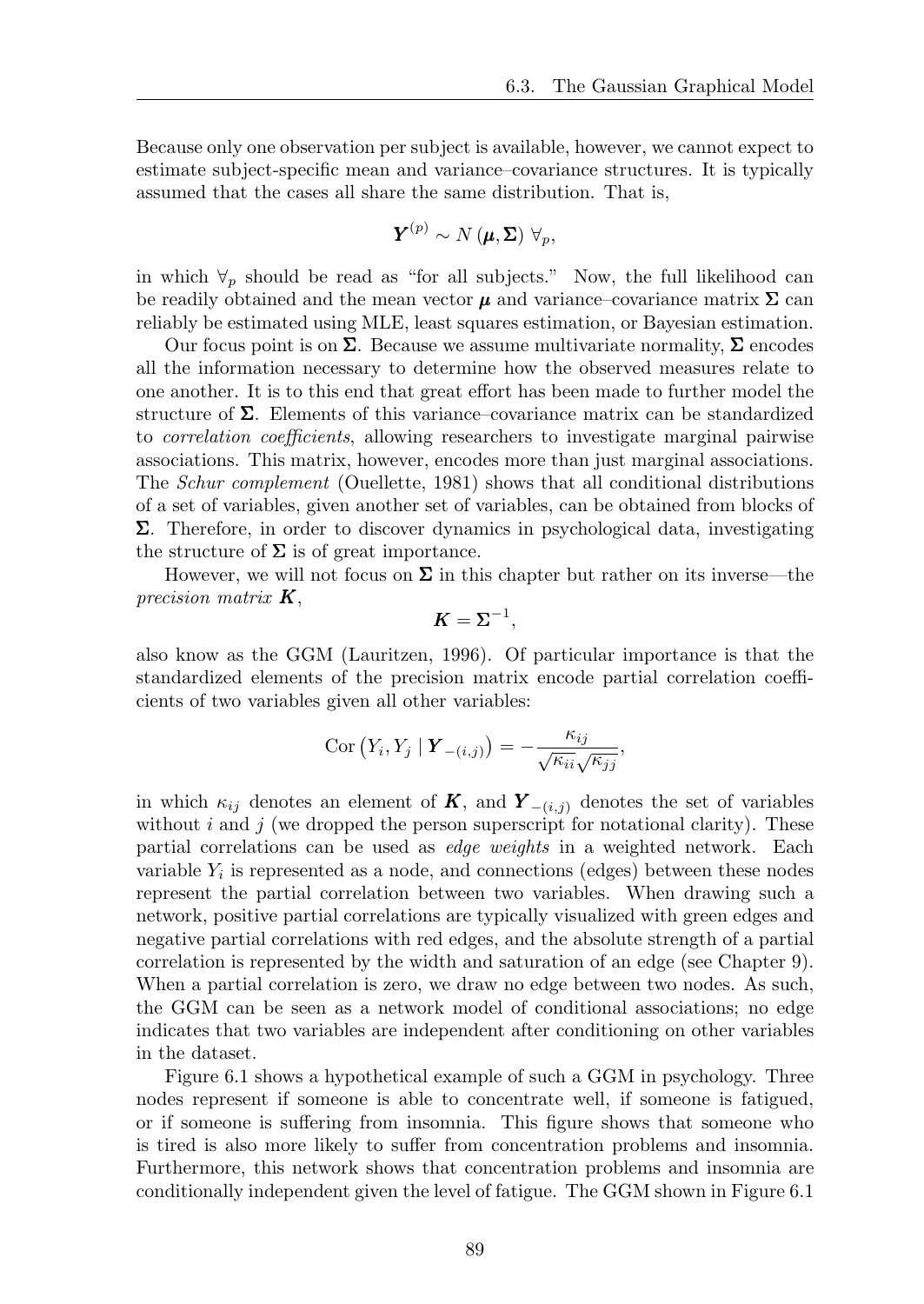

Figure 6.1: A hypothetical example of a GGM on psychological variables. Nodes represent someone's ability to concentrate, someone's level of fatigue, and someone's level of insomnia. Connections between the nodes, termed *edges*, represent partial correlation coefficients between two variables after conditioning on the third. Green edges indicate positive partial correlations, red edges indicate negative partial correlations, and the width and saturation of an edge corresponds to the absolute value of the partial correlation.

can be interpreted in three different ways: (a) potential causal relationships,  $(b)$ predictive effects and predictive mediation, and  $(c)$  genuine mutual interactions.

First, a GGM can be taken to show potential causal relationships because the structure can be equivalent to three causal structures (Pearl, 2000):

- 1. Concentration  $\rightarrow$  Fatigue  $\rightarrow$  Insomnia
- 2. Concentration  $\leftarrow$  Fatigue  $\rightarrow$  Insomnia
- 3. Concentration  $\leftarrow$  Fatigue  $\leftarrow$  Insomnia

In these structures,  $\rightarrow$  denotes that what is on the left side of the arrow causes what is on the right side of the arrow. In observational data without temporal information, distinguishing between these models beyond only identifying the conditional independency is not possible. Thus, we may not know exactly why conditioning on fatigue leads to insomnia and concentration being independent—this finding may represent the smoke of a figurative causal fire. With more variables, the number of potential equivalent causal models can increase drastically (MacCallum et al., 1993).

The GGM is useful for generating hypotheses that can, at least in principle, later be experimentally tested. Specifically, the causal structures above hypothe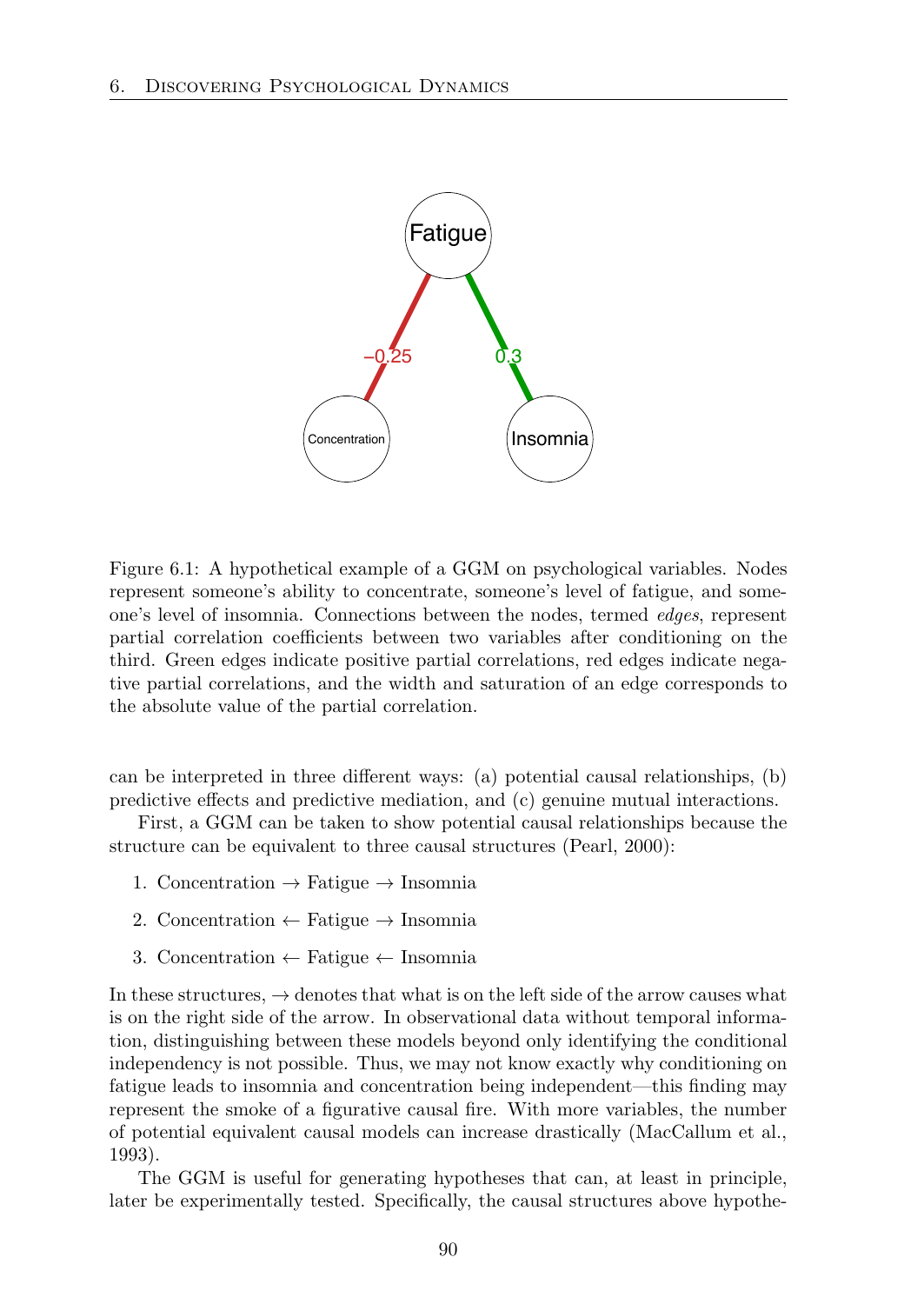size what happens when you intervene on the nodes (Pearl, 2000). For example, if we observe that someone is less able to concentrate after being fatigued in an experiment, the relationship fatigue  $\rightarrow$  concentration appears more plausible. If we also observe that the person does not become more fatigued after we have experimentally impaired his or her ability to concentrate, the reverse causal relationship becomes less plausible.

Second, an edge in a GGM indicates that one node predicts a connected node after controlling for all other nodes in the network. This can be shown in the relationship between coefficients obtained from least-squares prediction and the inverse variance–covariance matrix. Let  $\Gamma$  represent an  $I \times I$  matrix with zeros on the diagonal. Each row of  $\Gamma$ , without the diagonal element  $\gamma_{i,-(i)}$ , contains the regression coefficients obtained in

$$
y_i = \tau + \gamma_{i.-(i)} \mathbf{y}_{-(i)} + \varepsilon_i.
$$
\n(6.1)

As such,  $\gamma_{ij}$  encodes how well the *j*th variable predicts the *i*th variable. This predictive effect is naturally symmetric; if knowing someone's level of insomnia predicts his or her level of fatigue, then conversely knowing someone's level of fatigue allows us to predict his or her level of insomnia. As a result,  $\gamma_{ij}$  is proportional to  $\gamma_{ii}$ . There is a direct relationship between these regression coefficients and the inverse variance–covariance matrix (Meinshausen & Bühlmann, 2006). Let **D** denote a diagonal matrix on which the *i*th diagonal element is the inverse of the *i*th residual variance:  $d_{ii} = 1/\text{Var}(\varepsilon_i)$ . Then, it can be shown (Pourahmadi, 2011) that

$$
K = D(I - \Gamma). \tag{6.2}
$$

Thus,  $\gamma_{ij}$  is proportional to  $\kappa_{ij}$ . A zero in the inverse variance–covariance matrix indicates that one variable does not predict another variable. Consequently, the network tells us something about the extent to which variables predict each other. In the case of Figure 6.1, the network demonstrates that both insomnia and fatigue as well as fatigue and concentration predict each other. This does not mean that knowing someone's level of fatigue does not say anything about that person's concentration problems—because these nodes are connected via an indirect path, they may correlate with each other—but merely that fatigue mediates this predictive effect. When someone's level of fatigue is known, also knowing that person's level of insomnia does not add any predictive value to that person's ability to concentrate.

Third, the network structure found in a GGM can be interpreted as showing genuine mutual causation between two nodes of the network—manipulating one node can affect the other and vise versa. Mathematically, the GGM can be shown to have the same form as the Ising model (Ising, 1925) from statistical physics (see Chapter 8), except that the Ising model only models binary data and therefore has a different normalizing constant. This is because both models are part of a class of models, called pairwise Markov random fields (Lauritzen, 1996; Murphy, 2012), which have been extensively used to model complex behavior in physical systems. For example, the Ising model represents particles with nodes and the distance between particles with edges. Particles, in essence very small magnets, are then modeled to have their north pole face up or down. Particles tend to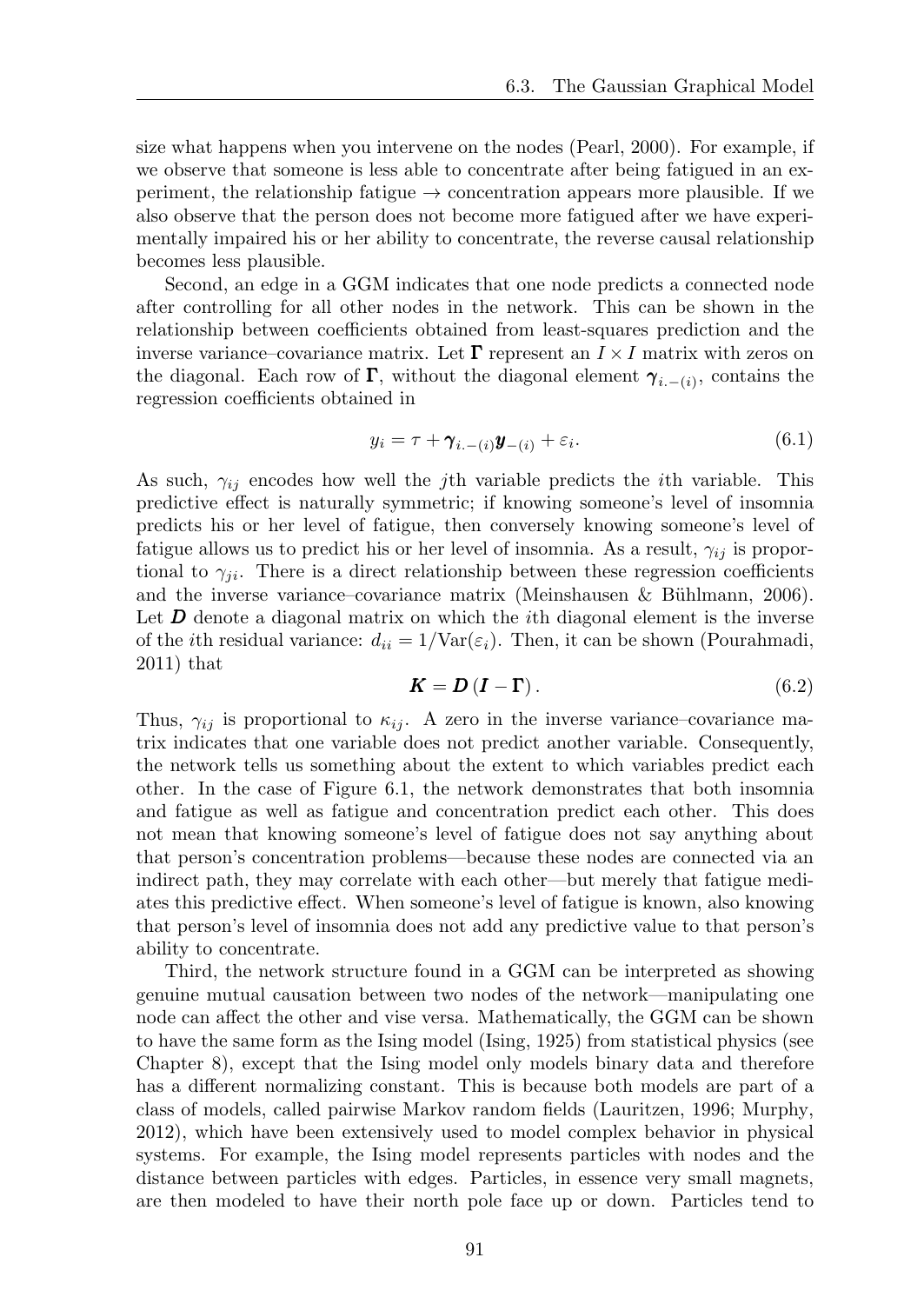oriented themselves randomly at normal temperatures but align at low temperatures. Because particles tend to align at low temperatures, one particle being aligned somehow causes an adjacent particle to align in that same way and vice versa. These relationships are naturally symmetric (see Chapter 8). Applying the analogy of the Ising model for particles to the GGM shown in Figure 6.1, we could say that these symptoms tend to be in the same state (of alignment) if there is a positive connection between them and if they tend to be in different states if there is a negative connection. In this system, a person suffering from fatigue could also suffer from insomnia as well as concentration problems (van Borkulo et al., 2014).

#### Estimation

The maximum likelihood solution of *K* can readily be obtained by standardizing the inverse sample variance–covariance matrix and by multiplying all off-diagonal elements by *−*1. An interesting problem pertains to elements of *K* which are close to, but not exactly, zero. In the interest of parsimony, researchers may want to remove these edges and obtain conditional independence with fewer parameters in the model. One way to obtain this is to use the sampling distribution of the partial correlation coefficients represented in  $K$  to test if edges are significantly different from zero. The network can then be thresholded by removing the nonsignificant edges (by fixing them at zero). Alternatively, lengthy model search algorithms can be applied to iteratively add and remove edges. In recent literature, it has become increasingly popular to use regularization techniques, such as penalized MLE, to jointly estimate model structure and parameter values (van Borkulo et al., 2014; see also Chapter 2). In particular, the *least absolute shrinkage and selection operator* (LASSO; Tibshirani, 1996) has been shown to perform well in quickly estimating model structure and parameter estimates of a sparse GGM (Friedman et al., 2008; Meinshausen & Bühlmann, 2006; Yuan & Lin, 2007). A particularly fast variant of LASSO is the *graphical LASSO* (glasso; Friedman et al., 2008), which directly penalizes elements of the inverse variance–covariance matrix (Witten, Friedman, & Simon, 2011; Yuan & Lin, 2007). In addition, glasso utilizes a tuning parameter that controls the sparsity of the network: A sparse network is one with few edges (i.e.,  $K$  contains mostly zeros). The tuning parameter can be chosen in a way that optimizes cross-validated prediction accuracy or that minimizes information criteria such as the extended Bayesian information criterion (EBIC; Chen & Chen, 2008). Estimating a GGM with the glasso algorithm in combination with EBIC model selection has been shown to work well in retrieving the true network structure (Foygel  $\&$  Drton, 2010; see also Chapter 2) and is currently the dominant method for estimating the GGM in psychological data (see also Chapter 2 for an introduction to this methodology aimed at empirical researchers).

Figure 6.2 shows an example of a GGM estimated using glasso in combination with EBIC model selection. This network was estimated on the bfi dataset from the *psych* R package (Revelle, 2010). This dataset contains the responses of 2*,*800 people on 25 items designed to measure the Big Five personality traits (McCrae & Costa, 1997). The network shows many meaningful connections, such as "make friends easily" being linked to "make people feel at ease," "don't talk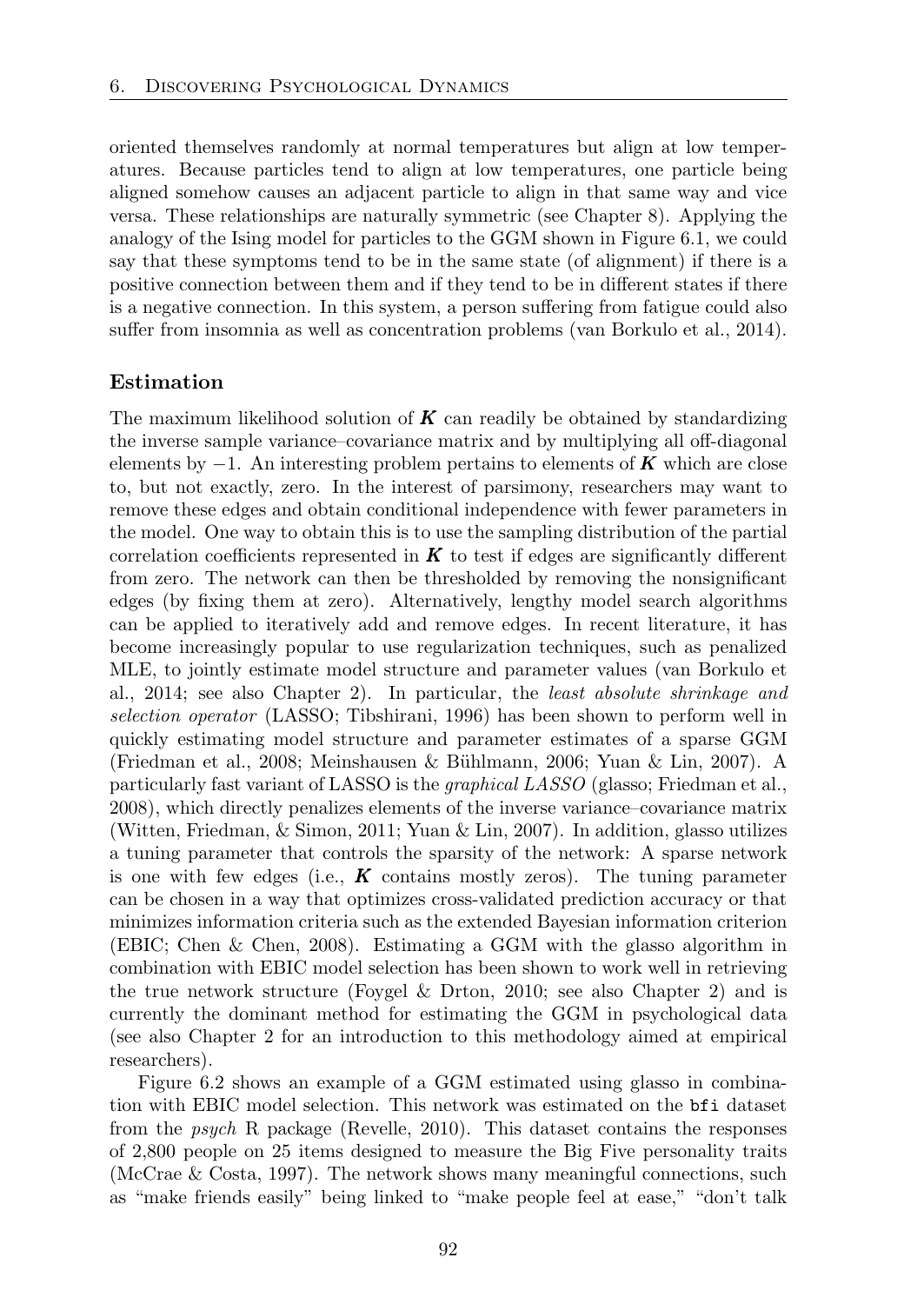

Figure 6.2: An example of a network model estimated on the BFI personality dataset from the psych package in R (cross-sectional data,  $N = 2,800$ ). Nodes represent variables (in this case personality inventory items) and edges between the nodes represent partial correlation coefficients. The network was estimated using the glasso in combination with EBIC model selection, using the EBICglasso function in the *qgraph* package.

a lot" being linked to "find it difficult to approach others," and "carry the conversation to a higher level" being linked to "know how to captivate people." For a detailed discussion on the interpretation of such models in personality research (see Chapter 10).

The GGM can be estimated by inverting and standardizing the sample variance– covariance matrix, which can be done in the open-source statistical programming language R (R Core Team, 2016) by using the *corpcor* (Schäfer et al., 2015) or *qgraph* (Epskamp et al., 2012) R package. The *qgraph* package also supports thresholding via significance testing or false discovery rates. The glasso algorithm is implemented in the packages glasso (Friedman et al., 2014) and *huge* (Zhao et al., 2015). The huge package also allows for selection of the tuning parameter using cross-validation or EBIC. The EBIC-based tuning parameter selection with the glasso package, using only a variance–covariance matrix as input, has been implemented in the *qgraph* package. The *parcor* package (Krämer et al., 2009) implements other LASSO variants for estimating the GGM. Finally, fitting an estimated GGM to data can be done in the R packages *ggm* (Marchetti, Drton, & Sadeghi, 2015) and *lvnet* (see Chapter 7).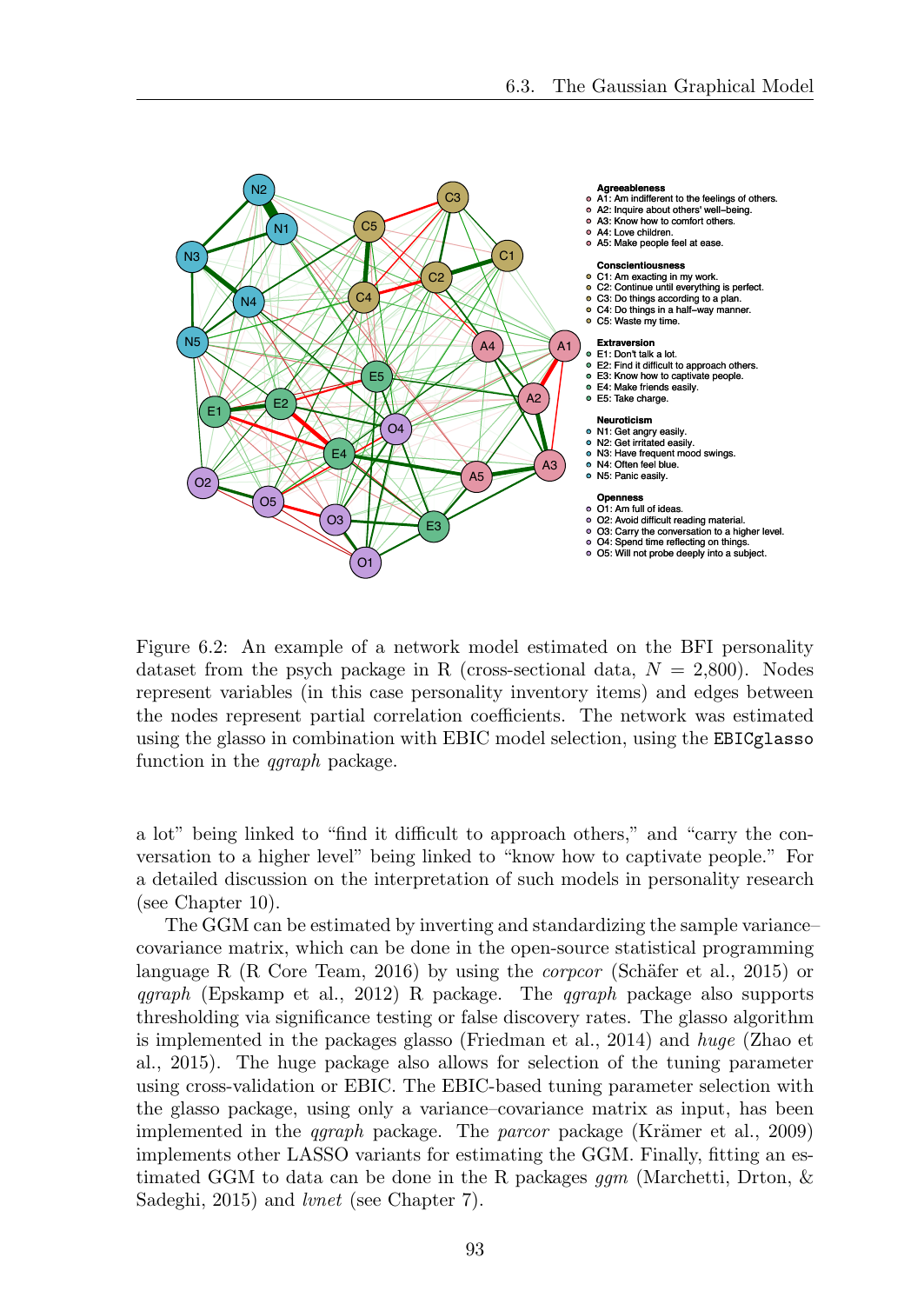#### 6.4 When Cases Are Not Independent:  $n = 1$

Different kinds of data in psychology occur when only one subject is measured several times. The likelihood is fully characterized by the likelihood of the single subject:

$$
f(\mathbf{y} \mid \boldsymbol{\xi}) = f(\mathbf{y}^{(1)} \mid \boldsymbol{\xi}).
$$

We need to characterize  $f(\mathbf{y}^{(p)} | \boldsymbol{\xi})$ . In repeated measures of psychological constructs—assuming a reasonably short interval between consecutive measurements is typical in ESM studies—we cannot reasonably assume that cases are independent. For example, suppose we measured Peter multiple times on his level of fatigue, measured on a scale from 1 (*not at all fatigued*) to 10 (*extremely fatigued*). Suppose we know Peter has an average fatigue level of 5 with a standard deviation of 1. Knowing that Peter scored a 2 at some time point, we can make a better prediction regarding the level of Peter's fatigue at the next time point (it is probably still low a few hours later) than if we only knew his mean and standard deviation, which would predict this level most likely to be somewhere between 3 and 7. This is because someone's fatigue, like most psychological and physiological states, is likely to show some stability over a time interval of several hours.

It is important to note that  $f(\mathbf{y} | \boldsymbol{\xi})$  cannot be computed by multiplying the marginal likelihoods of every response. Instead, we now need to express the full joint likelihood. When we drop superscript  $(1)$  denoting the single subject, this becomes

$$
f(\mathbf{y} \mid \boldsymbol{\xi}) = f\left(\mathbf{y}_T \mid \mathbf{y}_1, \ldots, \mathbf{y}_{T_p-1}, \boldsymbol{\xi}\right) \cdots f(\mathbf{y}_3 \mid \mathbf{y}_1, \mathbf{y}_2, \boldsymbol{\xi}) f(\mathbf{y}_2 \mid \mathbf{y}_1, \boldsymbol{\xi}) f(\mathbf{y}_1 \mid \boldsymbol{\xi}).
$$

The model above, although fully characterizing the joint likelihood, is not estimable without stringent assumptions, so we make the following assumptions.

- 1. The joint probability distribution can be factorized according to a graph.
- 2. The conditional probability distributions are stable and independent of *t*.
- 3. The first measurements are treated as exogenous and not modeled.
- 4. The conditional distributions are multivariate normal.

The first assumption is that the time series follows some graph structure such that the factorization of the joint probability distribution can be made easier. Figure 6.3 shows three such potential graph structures. The first panel shows the *Lag 0* factorization, in which each observation is assumed to be independent of others. As described above, although this is a sparse representation, the Lag 0 model is not plausible in most time-series psychological datasets. As such, we could use the graph factorization of the second panel of Figure 6.3 instead, denoting the *Lag 1* factorization

$$
f(\mathbf{y} \mid \boldsymbol{\xi}) = f\left(\mathbf{y}_T \mid \mathbf{y}_{T_p-1}, \boldsymbol{\xi}\right) \cdots f(\mathbf{y}_2 \mid \mathbf{y}_1, \boldsymbol{\xi}) f(\mathbf{y}_1 \mid \boldsymbol{\xi}).
$$

This is a powerful factorization because it does not assume that measurement are independent of one another. For example, the Lag 1 factorization does not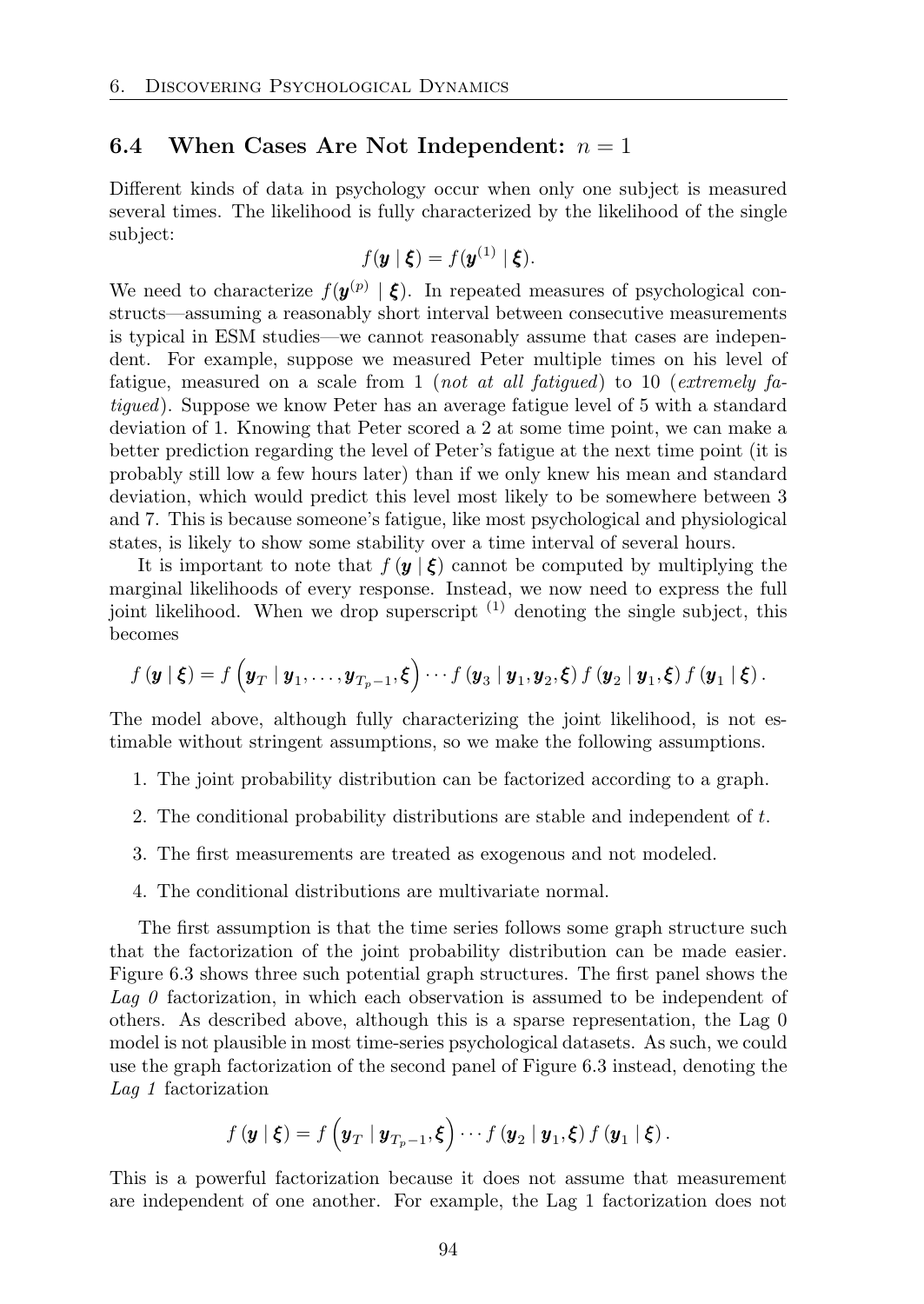

Figure 6.3: Here are three possible graph factorizations of the within-subject likelihood of subject *p*. Each node represents a vector of measurements at some time point. The top panel shows the Lag 0 factorization, indicating that cases are independent. Because this is usually not a plausible assumption in psychology, we can instead use another factorization. The middle panel shows the Lag 1 factorization, indicating that cases are independent given only the previous case. The bottom panel shows the Lag 2 factorization, indicating that cases are independent given the past two cases.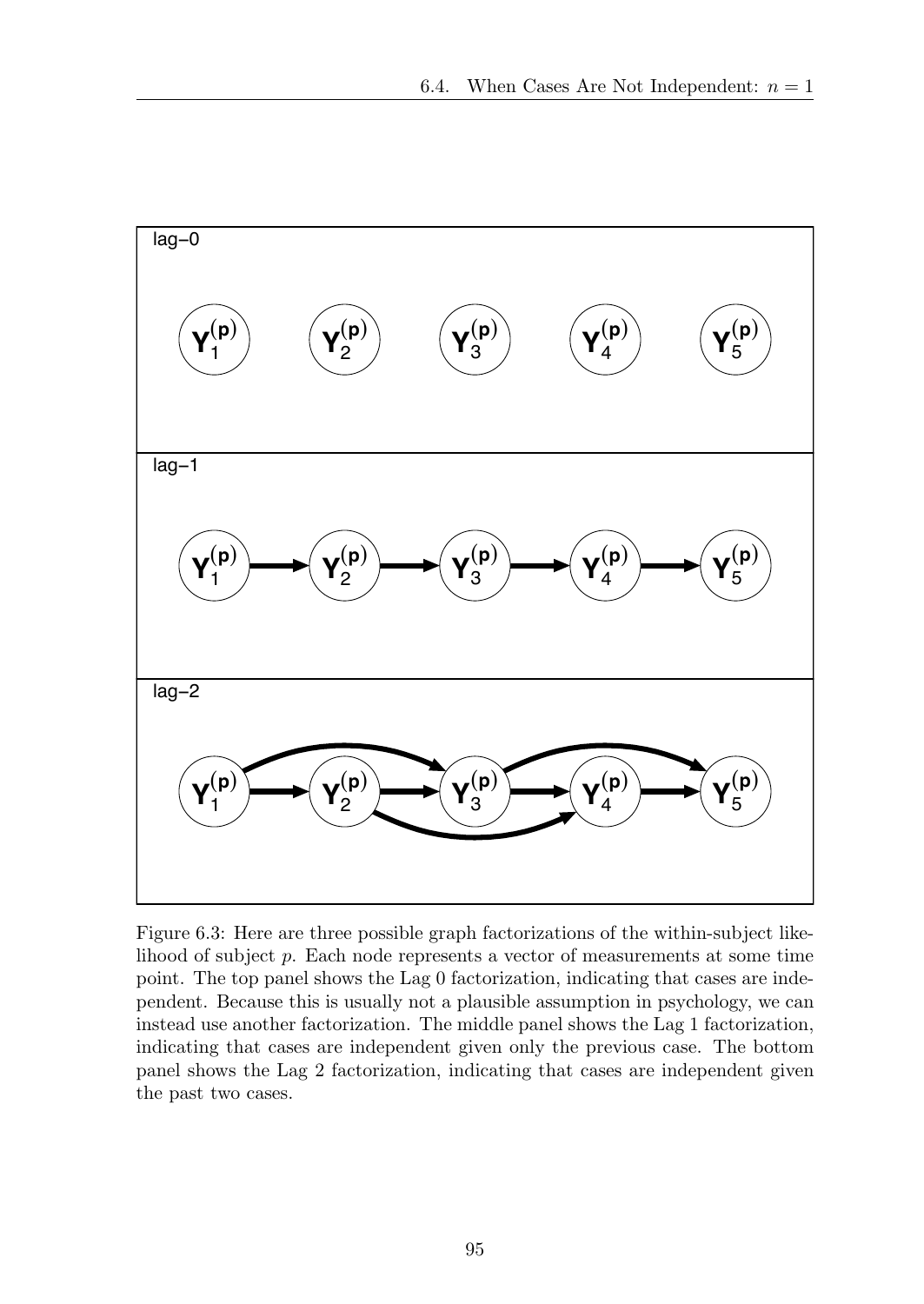assume there are no *Lag 2* correlations—correlations between  $y_{t-2}$  and  $y_t$  for any *t*—but instead that these Lag 2 correlations can fully be explained by the Lag 1 interactions,  $y$ <sub>*t*−2</sub>  $\perp \!\!\!\perp y$ <sup>*t*</sup>  $\parallel y$ <sub>*t*−1</sub> for all *t*. However, more flexible models can be specified as well, such as the Lag 2 model shown in the last panel of Figure 6.3. Because the number of observations in ESM studies is often relatively low (people cannot be expected to fill out tens of questionnaires daily over the course of several days), adding complexity to the model requires more observations to reliably estimate parameter values. Therefore, we will only describe the Lag 1 factorization in the remainder of this chapter because this factorization is the simplest that also controls for the most obvious violations of independence between consecutive cases.

The second assumption is that the conditional probability distributions do not depend on *t* and are thus stable over time. This is called the assumption of *stationarity*. Using this assumption, the time series of a single subject now features multiple observations of the same relationship (e.g., the Lag 1 relationship), making the model estimable. Combining this with the third assumption of first measurements being treated as exogenous, and thereby not modeled, renders the probability distribution simple and straightforward. For example, the Lag 1 factorization then becomes

$$
f(\mathbf{y} \mid \mathbf{y}_1, \boldsymbol{\xi})_{\text{lag}-1} = \prod_t f(\mathbf{y}_t \mid \mathbf{y}_{t-1}, \boldsymbol{\xi}).
$$

The assumption of stationarity is not trivial because people can develop over time. In a typical ESM study, data are gathered in a relatively short time span (e.g., a few weeks). Assuming a person stays relatively stable in such a short interval is much more plausible. It is therefore important to note that the assumption of stability does not assume a person never changes, merely that the person's scores are distributed similarly in a relatively short time span (Fleeson, 2001).

Finally, we assume that these conditional distributions are multivariate normal. Using the Schur complement, these distributions can be shown to be equivalent to a linear regression model with correlated multivariate normal residuals. We can, without loss of information, center the lagged predictors such that we obtain

$$
\boldsymbol{Y}_{t} | \boldsymbol{y}_{t-1} \sim N(\boldsymbol{\mu} + \boldsymbol{B}(\boldsymbol{y}_{t-1} - \boldsymbol{\mu}), \boldsymbol{\Theta}),
$$

in which *B* denotes an  $I \times I$  matrix of *temporal* effects,  $\mu$  denotes the *I* length vector of stationary means, and  $\Theta$  denotes the  $I \times I$  variance–covariance matrix conditional on the previous time point, which we will term *contemporaneous* effects. This model is also known as the VAR because it can be seen as a multivariate multiple regression on the previous time point. VAR has become popular in psychology because *B* encodes temporal prediction: Element  $\beta_{ij}^{(p)}$  being nonzero means that  $Y_{ti}$  is predicted by  $Y_{t-1,j}$ . Such a temporal prediction is termed *Granger causality* in the economic literature (Eichler, 2007; Granger, 1969) because it satisfies at least the temporal requirement for causation (i.e., cause must precede the effect).

This model implies a stationary distribution of cases:

$$
\boldsymbol{y}_t \sim N\left(\boldsymbol{\mu}, \boldsymbol{\Sigma}\right),
$$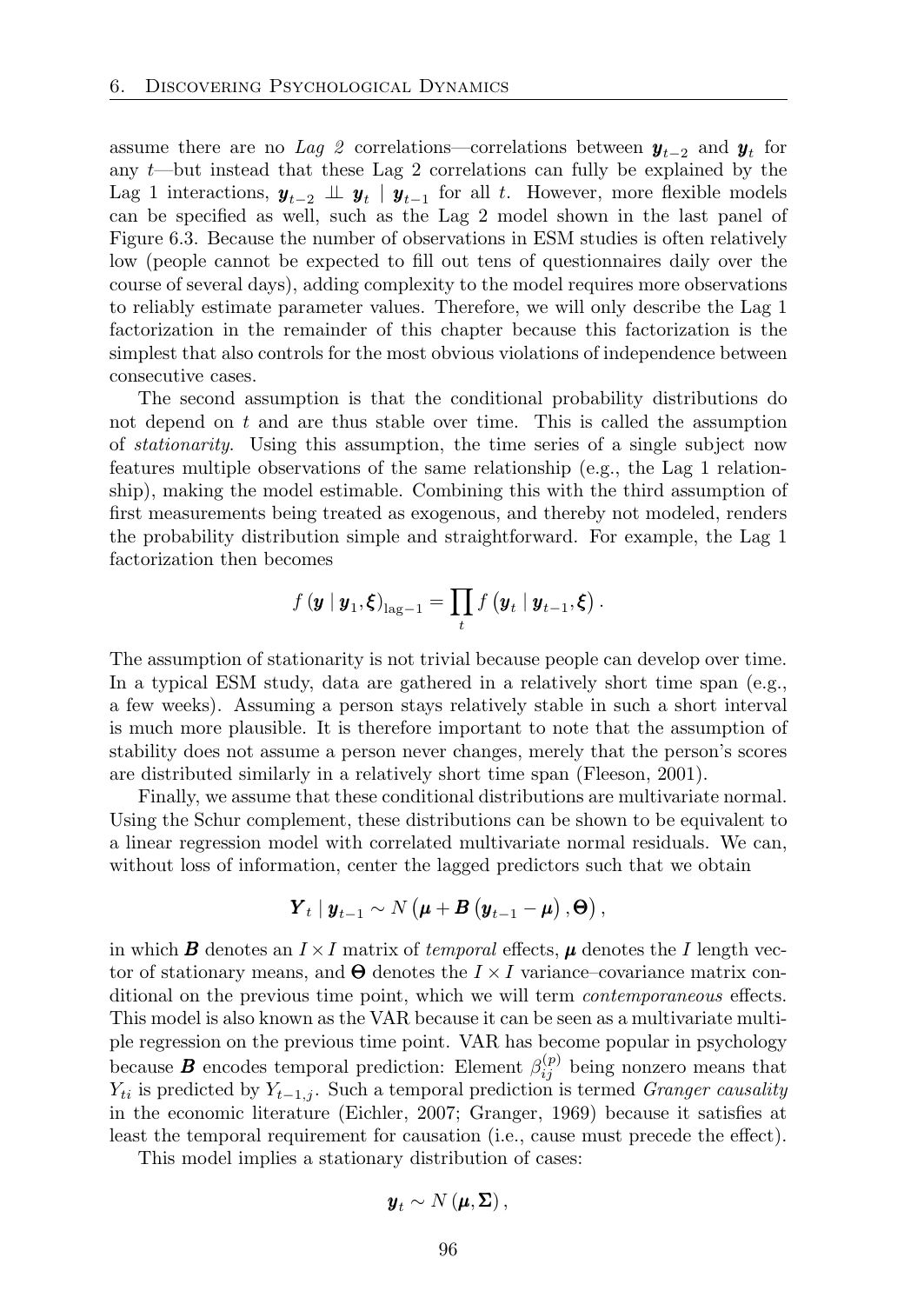

Figure 6.4: A hypothetical example of two network structures obtained from a vector-autoregression model. The network on the left indicates the temporal network, demonstrating that a variable predicts another variable at the next time point. The network on the right indicates the contemporaneous network, demonstrating that two variables predict each other in the same time point.

in which  $\Sigma$  can be obtained from *B* and  $\Theta$ , making use of the vectorization operator Vec and the Kronecker product *⌦*:

$$
\text{Vec}\left(\Sigma\right) = \left(\mathbf{I} - \mathbf{B} \otimes \mathbf{B}\right)^{-1} \text{Vec}\left(\mathbf{\Theta}\right). \tag{6.3}
$$

A proof of Equation (6.3) is beyond the scope of this chapter and can be requested from the author. It is important to note that in addition to the estimation of temporal effects, the VAR model can be used to obtain the GGM (the inverse of the variance–covariance matrix described above) for nonindependent cases. We can further note that if cases are independent,  $\mathbf{B} = \mathbf{O}$  and subsequently  $\Sigma = \Theta$ . Thus, the GGM is a special case of the VAR model. This leads to a strikingly different interpretation of the VAR model; the VAR model can be seen as an inclusion of temporal effects on a GGM.

#### Contemporaneous Causation

In order to disentangle the temporal and contemporaneous relationship, it is best not to combine them into a single GGM model but rather to investigate them separately. Following Wild et al. (2010), the inverse of  $\Theta$  can be standardized to a GGM model encoding residual partial correlation coefficients, which can be drawn in a network model. As a result, the VAR model returns two network models: the *temporal network*, a directed network indicating temporal prediction or Granger causality, and the *contemporaneous network*, a partial-correlation network of effects in the same window of measurement. Both network structures can highlight potential causal pathways. In psychology, there will likely be many causal relationships that occur much faster than the lag interval in a typical ESM study; in which case, these pathways will be captured in the contemporaneous network.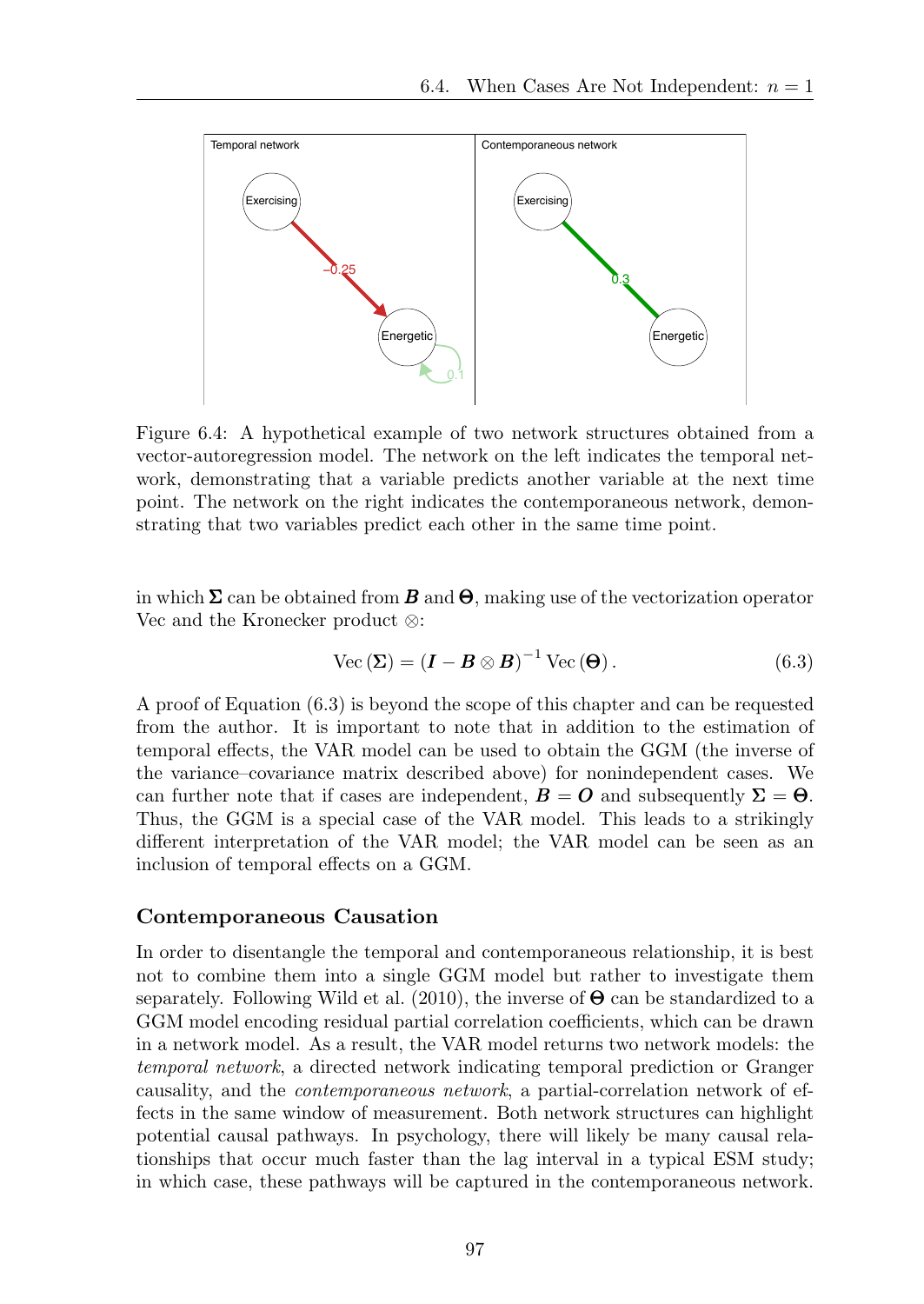For example, if someone is experiencing bodily discomfort, that will immediately negatively affect that person's ability to enjoy him or herself.

Figure 6.4 shows a hypothetical example of the two network structures obtained in a VAR analysis. The left panel shows the temporal network (a graphical representation of  $\bm{B}$ ). This network shows that whenever the subject in question felt energetic (or tired) this person also felt more (or less) energetic in the next measurement. The temporal network also shows us that after exercising, this person felt less energetic as well. The contemporaneous network in the right panel (a graphical representation of the GGM based on  $\Theta$ ) shows a plausible reverse relationship: Whenever this person exercised, he or she felt more energetic in the same measurement occasion.

#### Estimation

We can estimate the VAR model by specifying it as a regression model. Without the loss of information, we can center the variables to have a mean of zero. The corresponding multivariate regression model then becomes

$$
\boldsymbol{y}_t = \boldsymbol{B} \boldsymbol{y}_{t-1} + \boldsymbol{\varepsilon}_t
$$

$$
\boldsymbol{\varepsilon}_t \sim N(\mathbf{0}, \boldsymbol{\Theta}).
$$

Alternatively, the VAR model can be estimated in steps using separate *univariate* models for every variable:

$$
y_{ti} = \boldsymbol{\beta}_i \boldsymbol{y}_{t-1} + \varepsilon_{ti}
$$

$$
\varepsilon_{ti} \sim N(0, \sqrt{\theta_{ii}}),
$$

in which  $\beta$ <sub>*i*</sub> denotes the *i*th row of *B*. Figure 6.5 shows the difference between univariate and multivariate estimation. In univariate estimation, every model contains a different subset of the parameters of interest. In addition, the contemporaneous covariance  $\theta_{12}$  is not obtained in any of the models and needs to be estimated post hoc by correlating the residuals of both regression models.

Abegaz and Wit (2013) proposed to apply LASSO estimation of  $\bm{B}$  and  $\bm{\Theta}$  using the multivariate regression with the covariance estimation (MRCE) algorithm described by Rothman et al. (2010). MRCE involves iteratively optimizing *B* using cyclical-coordinate descent and *K* using the glasso algorithm (Friedman et al., 2008, 2014). EBIC model selection can be used to obtain the best performing model. This methodology has been implemented in two open source R packages: *sparseTSCGM* (Abegaz & Wit, 2015), which aims to estimate the model on repeated multivariate genetic data, and *graphicalVAR* (Epskamp, 2015), which was designed to estimate the model on the psychological data of a single subject. The *graphicalVAR* package also allows for unregularized multivariate estimation.

#### 6.5 When Cases Are Not Independent: *n >* 1

When multiple subjects are measured, we need to characterize the likelihood for every subject. Using the assumptions described above, we can model the time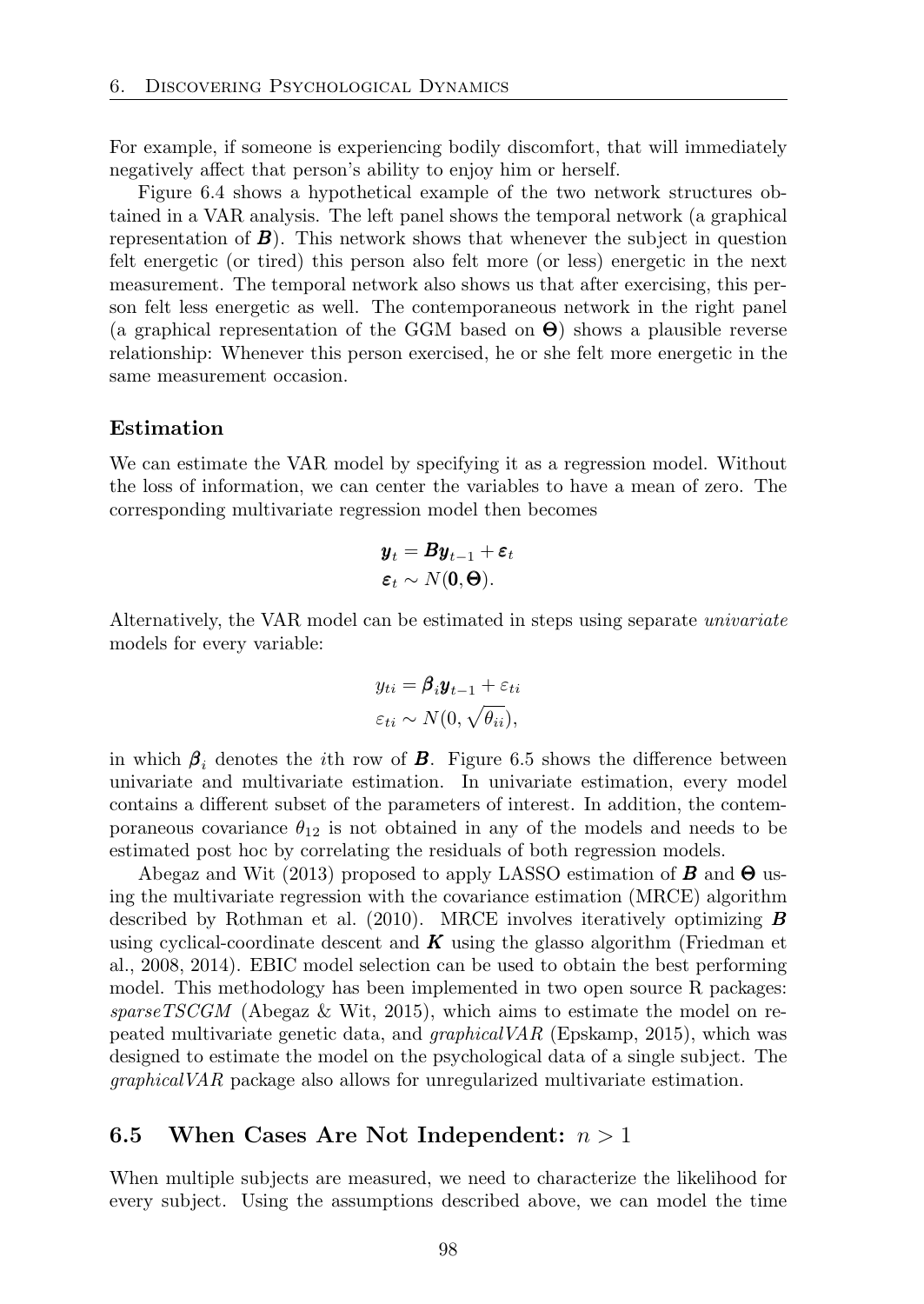

Figure 6.5: A multivariate and univariate estimation of a VAR model with two observed variables. Intercepts are not shown to improve clarity. Panel A shows that in multivariate estimation, the entire model is estimated at once whereas Panels B and C show that in sequential estimation two separate models are estimated.

series of each subject with a subject-specific VAR model:

$$
\boldsymbol{y}_t^{(p)}\mid \boldsymbol{y}_{t-1}^{(p)} \sim N\left(\boldsymbol{\mu}^{(p)} + \boldsymbol{B}^{(p)}\left(\boldsymbol{y}_{t-1}^{(p)} - \boldsymbol{\mu}^{(p)}\right), \boldsymbol{\Theta}^{(p)}\right).
$$

Often, however, researchers are not interested in the dynamics of a single participant but rather in the generalizability of dynamics over multiple subjects. To this end, researchers may want to estimate the average effects and interindividual differences of such intraindividual dynamics. We can model these by using the language of multilevel modeling (Bringmann et al., 2013). For each parameter, we denote the average effect as the *fixed effects*,  $f$ , and the person-level deviance from this mean as the *random effects*,  $\mathbf{R}^{(p)}$ , with the realization  $\mathbf{r}^{(p)}$ . Using this notation, the parameter vector of a single subject becomes

$$
\begin{bmatrix} \boldsymbol{\mu}^{(p)} \\ \text{Vec}\left(\boldsymbol{B}^{(p)}\right) \\ \text{Vech}\left(\boldsymbol{\Theta}^{(p)}\right) \end{bmatrix} = \begin{bmatrix} \boldsymbol{f}_{\boldsymbol{\mu}}^{(p)} \\ \boldsymbol{f}_{\boldsymbol{B}}^{(p)} \\ \boldsymbol{f}_{\boldsymbol{\Theta}}^{(p)} \end{bmatrix} + \begin{bmatrix} \boldsymbol{r}_{\boldsymbol{\mu}}^{(p)} \\ \boldsymbol{r}_{\boldsymbol{B}}^{(p)} \\ \boldsymbol{r}_{\boldsymbol{\Theta}}^{(p)} \end{bmatrix},
$$

in which Vec stacks the columns of a matrix, and Vech does the same but only takes the upper-triangular elements including the diagonal. The random effects are centered on zero:

$$
\mathcal{E}\left(\begin{bmatrix} R_\mu \\ R_B \\ R_\Theta \end{bmatrix}\right) = 0,
$$

such that the fixed effects reflect the population means of the parameters. The variance of the random effects can be interpreted as the *individual differences*.

The fixed effects and random effect variances and covariances can be estimated by estimating a VAR model for every subject, pooling the parameter estimates, and computing the mean (fixed effects) and variance–covariance matrix (random effects distribution). This estimation, however, is separate for every subject. To combine all observations in a single model, we can assign distributions over the parameters; in which case, we make use of multilevel modeling. Assigning distributions has two main benefits. First, instead of having a single parameter per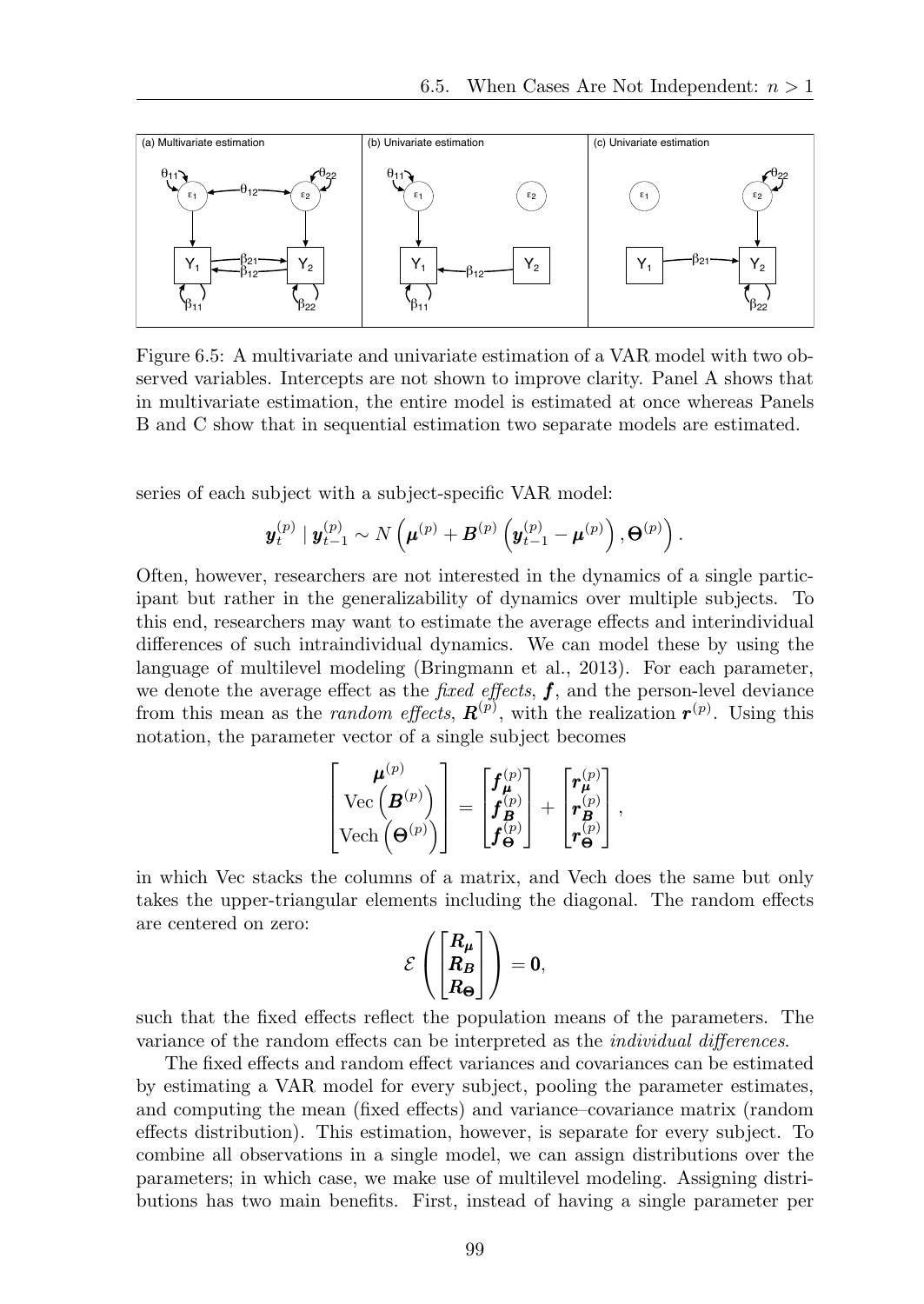subject, we now only need to estimate the parameters of the distribution. For example, when we model observations from 100 subjects, instead of estimating each parameter 100 times, we now only need to estimate its mean and variance. Second, the multilevel structure acts as a prior distribution in Bayesian estimation procedures—in case we wish to obtain person-specific parameter estimates post hoc. In particular, multilevel modeling leads to *shrinkage*; parameter values that are very different from the fixed effects are likely to be estimated closer to the fixed effect in multilevel modeling than when using a separate model for every subject. For example, if we estimate a certain temporal regression in five people and find the values 1*.*1, 0*.*9, 0*.*7, 1*.*3, and 10, it is likely that the fifth statistic, 10, is an outlier. Ideally, we would estimate this value to be closer to the other values.

Modeling and estimating a random distribution for the contemporaneous variance–covariance matrix is still a topic for future research and not readily implemented in open-source software. This is mainly because these matrices must be positive definite. We cannot simply assign normal distributions to elements of the contemporaneous (partial) variance–covariance matrix because doing so might lead to nonzero probability of matrices that are not positive definite. Therefore, we do not define this distribution here and merely state that there is some population mean for its elements,  $f_{\Theta}$ . We assume the means and lagged regression parameters to be normally distributed:

$$
\begin{bmatrix} R_{\mu} \\ R_{B} \end{bmatrix} \sim N\left(0, \begin{bmatrix} \Omega_{\mu} & \Omega_{\mu B} \\ \Omega_{B\mu} & \Omega_{B} \end{bmatrix}\right).
$$

To summarize, the multilevel VAR model makes use of the following parameters for all subjects:

- $f_B$ : The average within-person temporal relationships between consecutive time points.
- $f_{\Theta}$ : The average within-person contemporaneous relationships.
- $\Omega_{\mu}$ : The between-person relationships between observed variables.
- $\Omega_{\mu}$  and  $\Omega_B$ : Individual differences between the temporal relationships and other temporal relationships or the means. Of particular interest is  $\sqrt{\text{Diag}(\Omega_B)}$ , which shows the individual differences of each temporal relationship (Bringmann et al., 2013).

For any researcher interested in investigating results of particular subjects, the subject-specific structures are also of interest:

- $\mu^{(p)}$ : The stationary means of subject *p*.
- $\mathbf{B}^{(p)}$ : The within-person temporal relationships of subject *p*.
- $\Theta^{(p)}$ : The within-person contemporaneous relationships of subject *p*.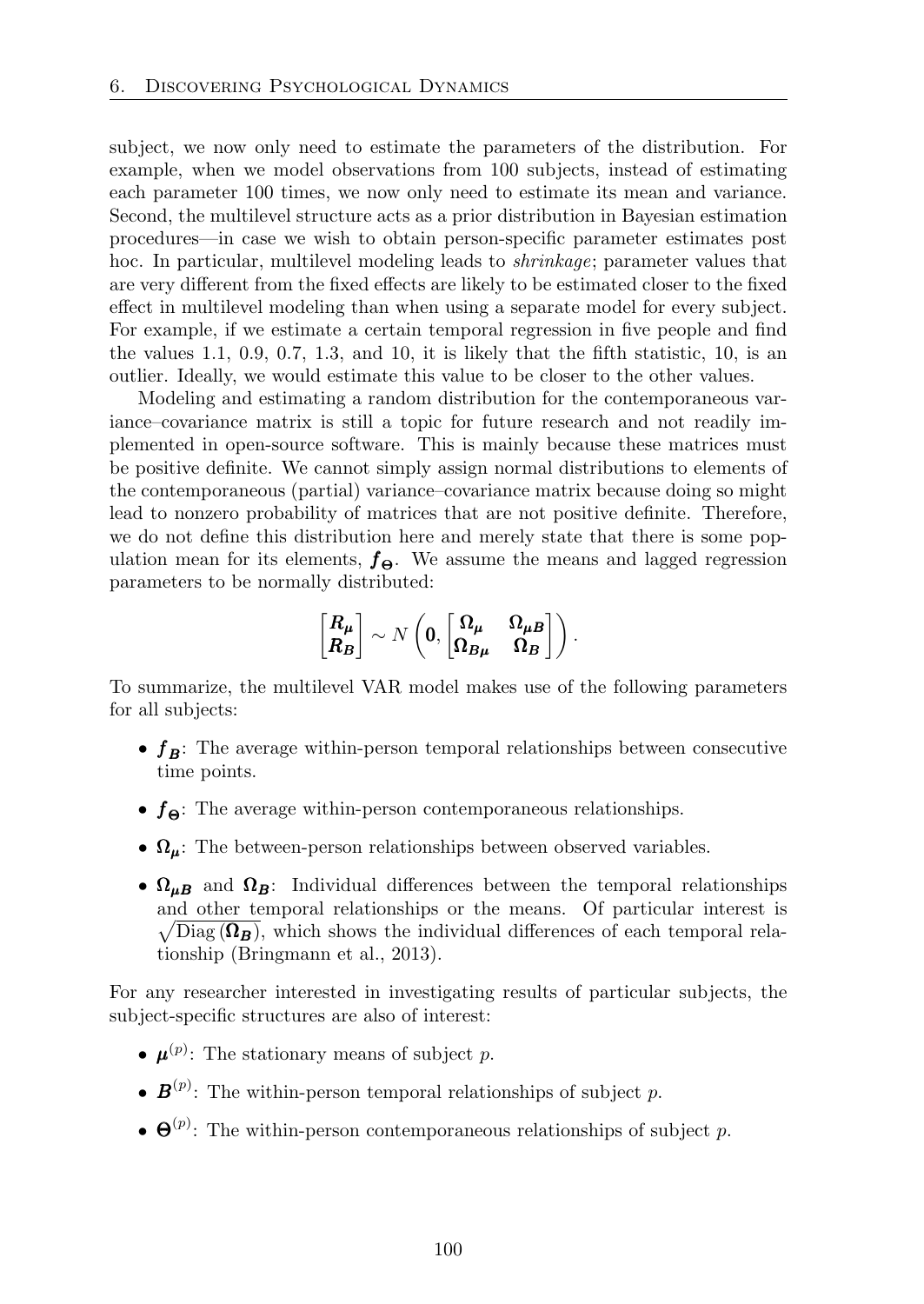#### A New Look at Cross-Sectional Analysis

Such variance decomposition exposes a major limitation of cross-sectional analyses. In cross-sectional data, each subject is only measured once:  $T_1 = T_2 = \ldots = T_P$ 1. This can be seen as a special case of the multilevel VAR model in which the Lag 0 factorization is used to model the single response of a subject. This single response can then be written as the stationary mean of person *p* and the deviation from that mean:

$$
\mathbf{y}_1^{(p)} = \mathbf{\mu}^{(p)} + \boldsymbol{\varepsilon}_1^{(p)}
$$

$$
\boldsymbol{\varepsilon}_1^{(p)} \sim N(\mathbf{0}, \boldsymbol{\Theta}^{(p)}).
$$

It is immediately clear that  $\Theta^{(p)}$  cannot be estimated from a single set of responses. Moreover, even if we assume that within-person contemporaneous effects are equal across people and drop the superscript (*p*), this still leaves us without an estimable model because  $R_{\mu}$  is also assumed to be normally distributed. Therefore, we get

$$
\varepsilon_1^{(p)} \sim N(\mathbf{0}, \mathbf{\Theta})
$$

$$
\mathbf{R}_{\mu} \sim N(\mathbf{0}, \mathbf{\Omega}_{\mu}).
$$

In no way do we know if deviations from the grand mean are due to the withinperson variance in  $\Theta$  or the between-person variance in  $\Omega_{\mu}$ . Thus, in cross-sectional analysis, within- and between-subject variances are not distinguishable. We can estimate  $\Theta$  by assuming  $\Omega_{\mu} = O$ , or we can estimate  $\Omega_{\mu}$  by assuming  $\Theta = O$ . Both assumptions lead to the exact same estimates. This does not mean that cross-sectional analysis is unusable by default because the obtained structure can highlight potential causal relationships between variables; however, it cannot disentangle between-subject relationships from short-term, within-subject relationships (Hamaker, 2012).

#### Between-Subjects Causation

The variance–covariance matrix  $\Omega_{\mu}$  encodes how variables relate to one another across subjects and can be modeled using a GGM network of partial correlation coefficients. As such, the multilevel VAR model returns three types of network structures describing relationships between observed variables. In addition to the temporal and contemporaneous network fixed effects (the average temporal and contemporaneous network) and random effects (the personal deviations from these averages), the multilevel VAR model also returns a *between-subjects network*—the network structure between stationary means of subjects based on  $\Omega_{\mu}$ .

Hamaker (2012) described an example of how within- and between-person effects can strongly differ from each other. Suppose we let people write several texts, and we measure the number of spelling errors they made and the number of words per minute they typed (typing speed). We would expect the seemingly paradoxical three network structures shown in Figure 6.6. First, we would not expect the temporal network to show any relationships. There is no logical reason to assume that observing someone type a text faster than his or her average has any influence on the number of spelling errors in the next text. Second, we expect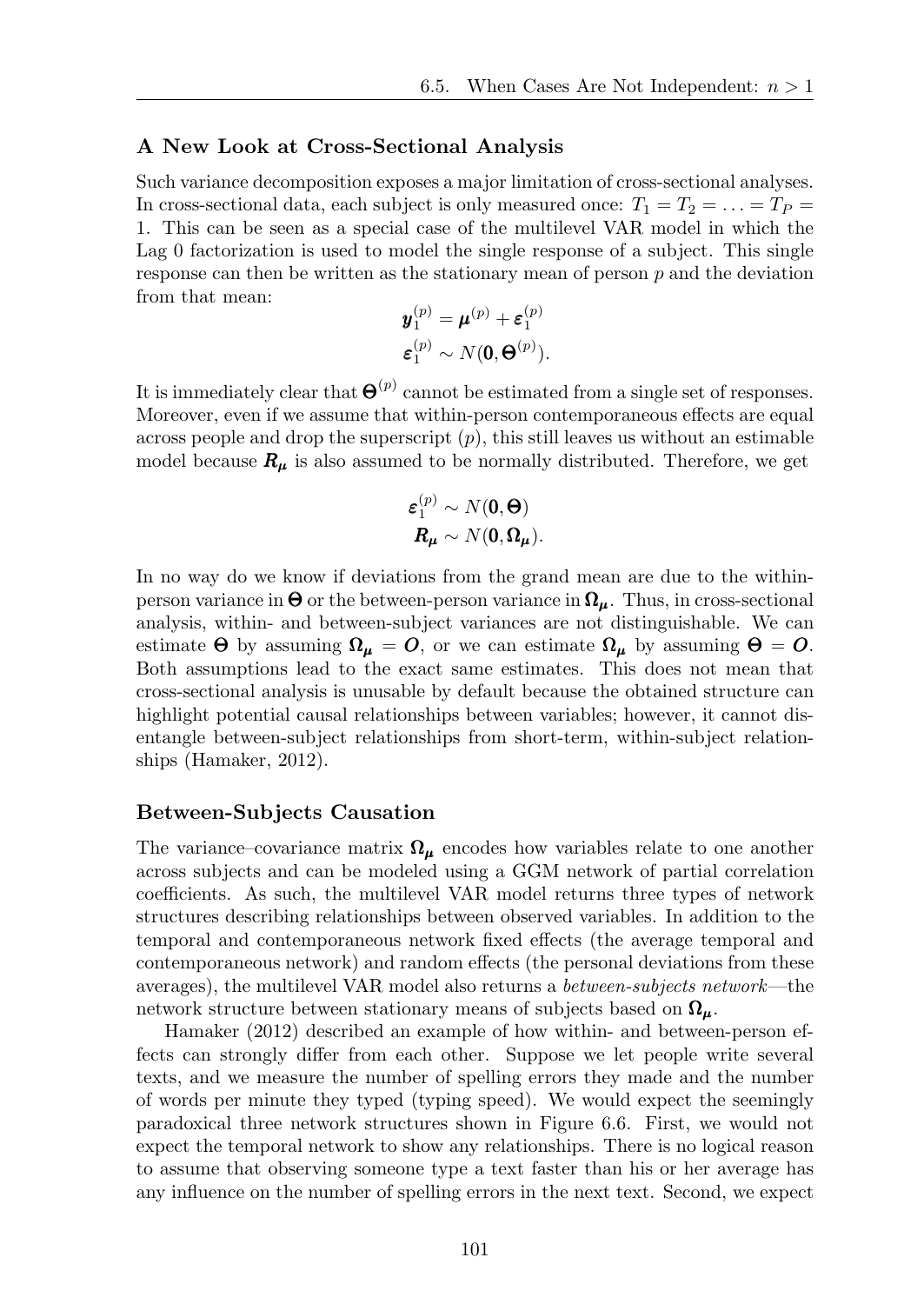

Figure 6.6: A hypothetical example three network structures obtained from a multilevel vector-autoregression model. The network on the left indicates the temporal network, showing that a variable predicts another variable at the next time point. The network in the middle indicates the contemporaneous network, showing that personal deviations from the means predict each other at the same time point. Finally, the network on the right indicates the between-subjects network, showing how the *means* of different subjects relate to one another

a positive relationship in the contemporaneous network. When a person types faster than his or her average typing speed, that person will make more spelling errors. Finally, we expect a negative relationship in the between-person network (e.g., people who type fast, on average, generally make fewer spelling errors). This is because people who type fast, on average, are likely to be more skilled in writing (e.g., a court room stenographer) and therefore are less likely to make a lot of spelling errors, compared to someone who types infrequently.

The different ways of thinking about the effects of manipulations in time-series models can be organized in terms of recently developed interventionist accounts of causation (Woodward, 2005). According to Woodward, causation is fleshed out in terms of interventions: *X* is a cause of *Y* if an intervention (natural or experimental) on *X* would lead to a change in *Y* . Statistically, the interventionist account is compatible with, for example, Pearl's (2000) semantics in terms of a "dooperator." Here, an intervention on *X* is represented as  $Do(X = x)$ , and the causal effect on *Y* is formally expressed as  $\mathbb{E}(Y | Do (X = x))$ . Pearl distinguished this from the classical statistical association, in which no intervention is present, and we get the ordinary regression  $\mathbb{E}(Y | \text{See } (X = x)).$  This is a useful notation because it immediately raises the important point that there is a difference between doing and seeing, which of course parallels the classic distinction between experimental and correlational research (Cronbach & Meehl, 1955).

Cashing out causal effects in terms of interventions is useful to get a grip on the causal information in the different GGMs defined in this chapter. In a timeseries model, interventions on variables can be conceptualized in different ways. In particular, consider the intervention  $Do(X = x)$ . We can think of this in terms of a random shock to the system, which sets *X* to value *x* on a particular time point and evaluates the effect on another variable Y on the next time point (or series of time points as in continuous time models). If we want to gauge this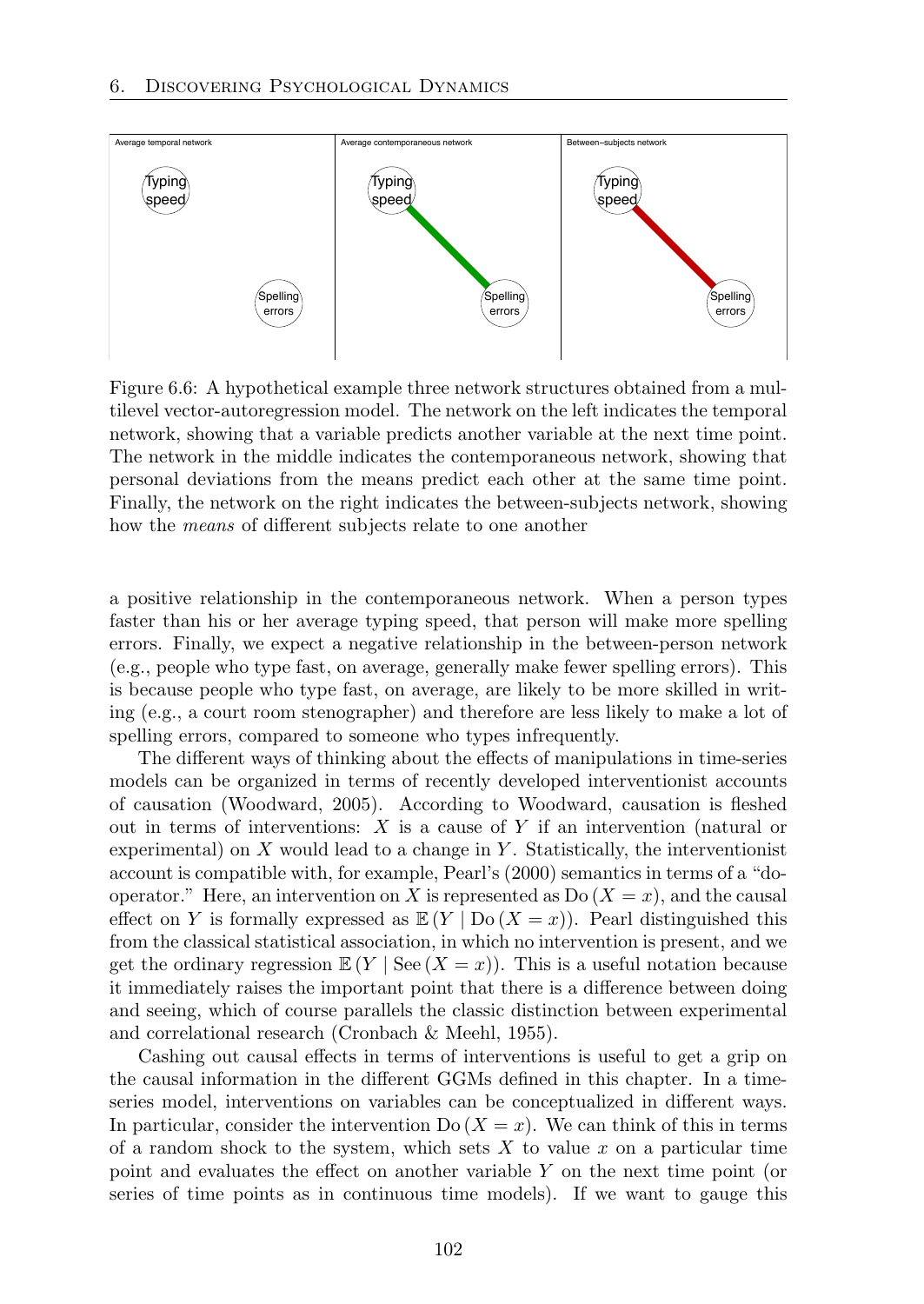type of causal relationship, we may look at the within-subjects VAR model. To take Hamaker's (2014) example, say we want to know what would happen to the number of typing errors: If a researcher forced a given person to type very fast, that researcher would need to evaluate the within-person data, which would show a negative association between typing speed and typing errors. Between-subject data would be misleading because individual differences would probably yield a positive correlation between speed and accuracy—faster typists are likely to be more accurate typists.

However, we can also think of a manipulation that sets *X* to value *x* in a different way, for instance, by inducing a long-term change in the system that leads it to converge on  $X = x$  in expectation. To evaluate the effect of this type of intervention, we should consider the behavior of the system on the changes of the intercept of *X*. Clearly, in order to evaluate this type of intervention, the within-subject time-series model is useless (as per stationarity). However, the between-subjects model may contain important clues because it contains the relationships between the long-term averages across people. Thus, if we want to gauge the effect of a long-term change (most plausibly conceptualized as a change in intercept), the between-subjects model is a better guide. In terms of Hamaker's  $(2014)$  example, if we are interested in the effect of changing someone's typing speed structurally (e.g., by training a person systematically), our preferred source of causal information would likely lie in the between-subjects model because the parameters of the within-subjects model would undoubtedly lead to the wrong conclusion.

# Estimation

A straightforward technique is to estimate separate VAR models for each subject. Afterwards, fixed effects (i.e., average effects in the population) can be estimated by pooling the parameters and averaging them. This estimation technique is relatively fast even for large models, but it requires a high number of observations per person. As described above, an alternative is to use multilevel modeling (Hamaker, 2012). The benefit of the latter approach is that instead of estimating the VAR model in each subject, only the fixed effects and variance–covariance of the random effects need to be estimated. This can be done by integrating over the distribution of the random effects or by specifying the model using hierarchical Bayesian Monte-Carlo sampling methods (Gelman & Hill, 2006; Schuurman, Grasman, & Hamaker, 2016). Here, we propose a novel two-step, multilevel estimation procedure that estimates the fixed effects for the temporal, between-subjects, and contemporaneous networks as well as the random effects for the temporal and contemporaneous networks. The contemporaneous networks are estimated in a second step, by analyzing the residuals of the first step.

Temporal network. Although multivariate multilevel estimation is possible in theory, it is computationally expensive in practice. For example, when we want to explore potential dynamics in medium-sized ESM datasets on around 10 to 20 variables, multivariate multilevel estimation becomes very slow in both MLE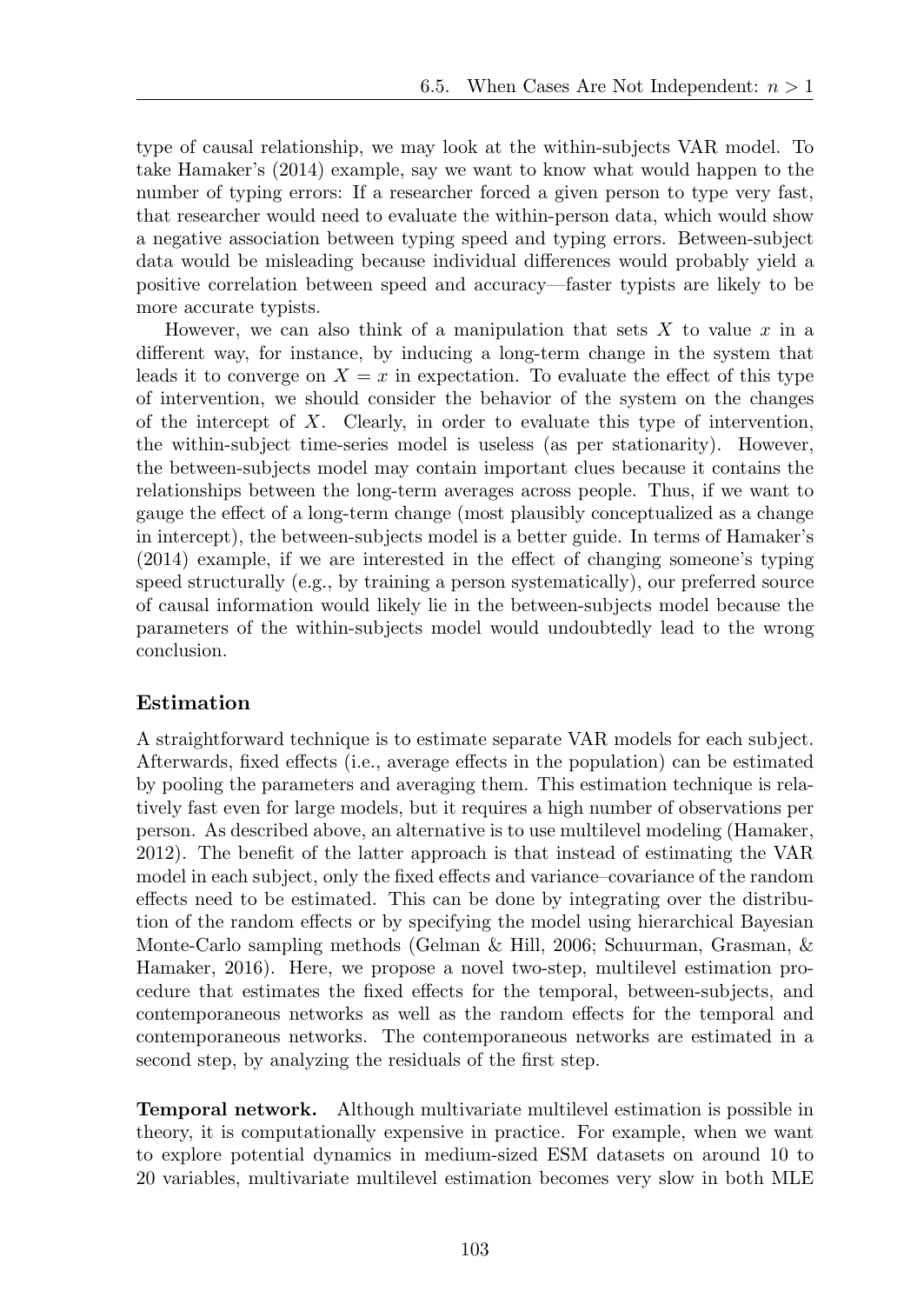and Bayesian estimation. Therefore, we only describe univariate estimation procedures (Bringmann et al., 2013). Because the joint conditional distribution of  $y_t^{(p)} \mid y_{t-1}^{(p)}$  is normal, it follows that the marginal distribution of every variable is univariate normal and can be obtained by dropping all other parameters from the distribution:

$$
y_{ti}^{(p)} | y_{t-1}^{(p)} \sim N\left(\mu_i^{(p)} + \beta_i^{(p)} \left(y_{t-1}^{(p)} - \mu^{(p)}\right), \theta_{ii}^{(p)}\right),
$$

in which  $\beta_i$  indicates the row vector of the *i*th row of  $\mathbf{B}^{(p)}$ . When drawn as a temporal network, the edges point to node *i*. Many software packages do not allow the estimation of  $\mu^{(p)}$  as described above. In this case, the sample means of every subject,  $\bar{\bm{y}}^{(p)}$ , can be taken as a substitute for  $\bm{\mu}^{(p)}$  (Hamaker & Grasman, 2014). The model then becomes a univariate multilevel regression model with within-subject centered predictors, estimable by functions such as the lmer in lme4 (Bates, M¨achler, Bolker, & Walker, 2015). The Level 1 model becomes

$$
y_{ti}^{(p)} = \mu_i^{(p)} + \beta_i^{(p)} \left( \mathbf{y}_{t-1}^{(p)} - \bar{\mathbf{y}}^{(p)} \right) + \varepsilon_{ti}^{(p)}
$$
(6.4)

$$
\varepsilon_{ti}^{(p)} \sim N(0, \theta_{ii}^{(p)}),\tag{6.5}
$$

and the Level 2 model becomes

$$
\begin{bmatrix} \mu_i^{(p)} \\ \beta_i^{(p)} \end{bmatrix} = \begin{bmatrix} f_{\mu_i} \\ f_{\beta_i} \end{bmatrix} + \begin{bmatrix} r_{\mu_i}^{(p)} \\ r_{\beta_i}^{(p)} \end{bmatrix}
$$

$$
\begin{bmatrix} R_{\mu_i} \\ R_{\beta_i} \end{bmatrix} \sim N\left(\mathbf{0}, \begin{bmatrix} \omega_{\mu_i} & \mathbf{\Omega}_{\mu\beta_i} \\ \mathbf{\Omega}_{\beta_i\mu} & \mathbf{\Omega}_{\beta_i} \end{bmatrix}\right).
$$

Estimation of such univariate models only requires the numeric approximation of an  $I + 1$  dimensional integral, which is much easier to compute. Therefore, sequential estimation using univariate models have been used in estimating multilevel VAR models (Bringmann et al., 2013). A downside, however, is that not all parameters are included in the model. In particular, off-diagonal elements of  $\Theta^{(p)}$  and  $\Omega_{\mu}$  as well as certain elements of  $\Omega_{\mu}$  and  $\Omega_{B}$  are not obtained. A second downside is that estimating correlated random effects does not work well for models with many predictors. In particular, lmer becomes very slow with approximately more than eight predictors. As such, networks with more than eight nodes are hard to estimate. To estimate larger networks (e.g., 20 nodes), we can choose to estimate uncorrelated random effects, which we term *orthogonal estimation*. The performance of orthogonal estimation, although the random effects are in reality correlated, is assessed in the simulation study below.

Between-subjects network. To obtain estimates of between-subject effects, Hamaker and Grasman (2014) suggest that the sample means of every subject,  $\bar{\mathbf{y}}^{(p)}$  in Equation (6.4), can be included as predictors at the subject level. With this extension, the Level 2 model for the person-specific mean of the *i*th variable now becomes

$$
\mu_i^{(p)} = f_{\mu_i} + \gamma_{\mu,i} \bar{\mathbf{y}}_{-(i)}^{(p)} + r_{\mu_i}^{(p)},
$$
\n(6.6)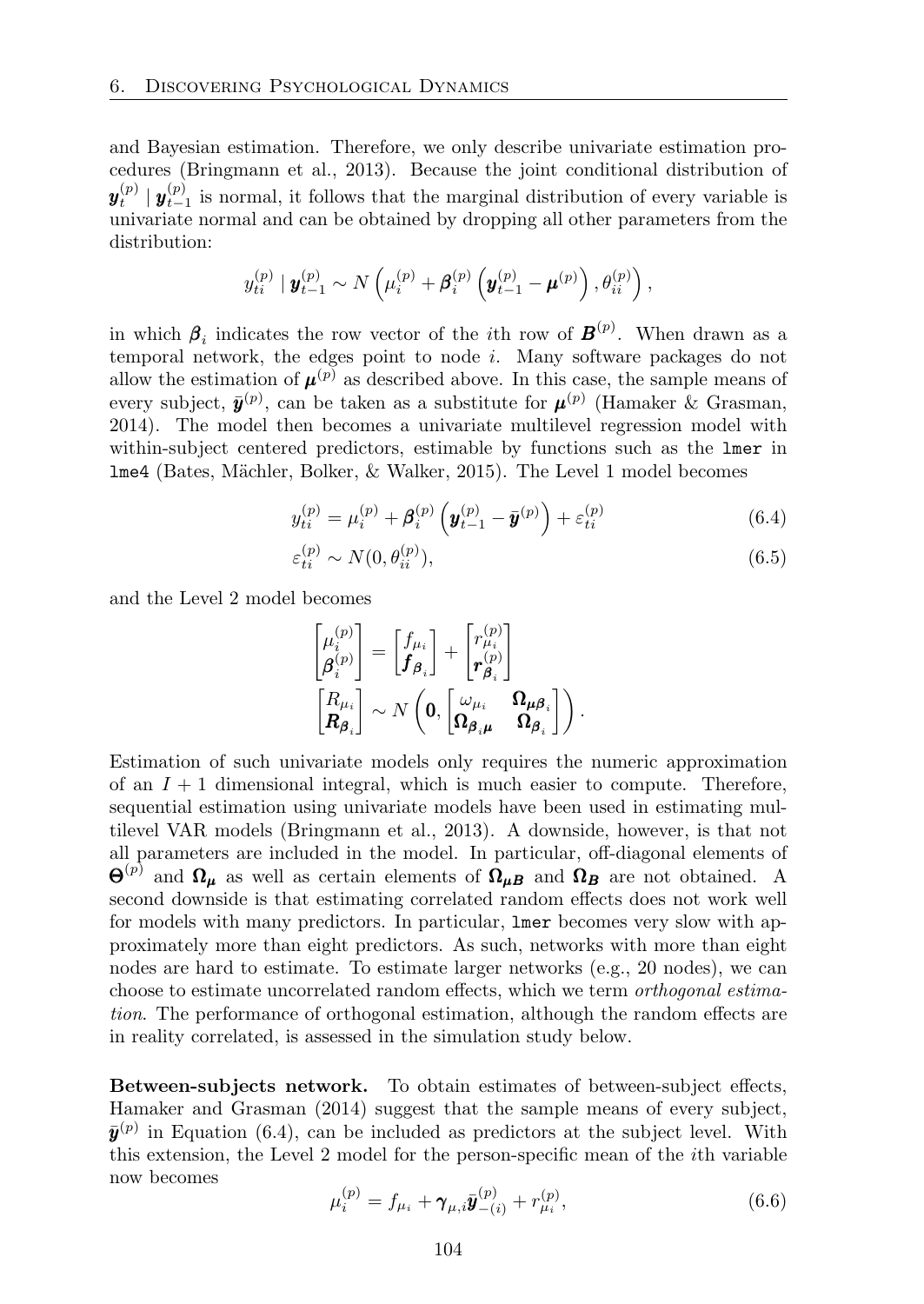in which we use  $\gamma_{\mu,i}$  to denote the *i*th row (without the diagonal element *i*) of a  $I \times I$  $\text{matrix } \mathbf{\Gamma}_{\mu}, \text{ and } \bar{\mathbf{y}}_{-(i)}^{(p)} \text{ denotes the vector } \bar{\mathbf{y}}_{(p)}^{(p)} \text{ without the } i\text{-th element. Because } \bar{y}_{i}^{(p)}$ is itself an estimate of  $\mu_i^{(p)}$ , Equation (6.6) seems to take the form of Equation (6.1). As such, these estimates can be used, as seen in Equation (6.2), to estimate a GGM between the means (Lauritzen, 1996; Meinshausen & Bühlmann, 2006) the between-subjects network. Due to the estimation in a multilevel framework, the resulting matrix will not be perfectly symmetric and must be made symmetric by averaging lower and upper triangular elements. Thus, each edge (i.e., partial correlation) in the between-subjects network is estimated by standardizing and averaging two regression parameters: the parameter denoting how well mean *A* predicts mean *B* and the regression parameter denoting how well mean *B* predicts mean *A*.

Contemporaneous network. An estimate for contemporaneous networks can be obtained in a second step by investigating the residuals of the multilevel model that estimate the temporal and between-subject effects. These residuals can be used to run multilevel models that predict the residuals of one variable from the residuals of other variables at the same time point. Let  $\hat{\varepsilon}_{ti}^{(p)}$  denote the estimated residual of variable *i* at time point *t* of person *p*, and let  $\hat{\epsilon}^{(p)}_{t,-(i)}$  denote the vector of residuals of all other variables at this time point. The Level 1 model then becomes

$$
\hat{\varepsilon}_{ti}^{(p)} = \tau_i^{(p)} + \gamma_{\varepsilon,i}^{(p)} \hat{\varepsilon}_{t,-(i)}^{(p)} + \zeta_{ti}^{(p)},\tag{6.7}
$$

in which  $\gamma_{\varepsilon,i}^{(p)}$  represents the *i*-th row (without the diagonal element *i*) of a  $I \times I$ matrix,  $\Gamma_{\mu}^{(p)}$ ,  $\tau_i^{(p)}$  represents some intercept, and  $\zeta_{ti}^{(p)}$  represents a residual. In the Level 2 model, we again assign a multivariate normal distribution to parameters  $\tau_i^{(p)}$  and  $\gamma_{\varepsilon,i}^{(p)}$ . It can be seen that Equation (6.7) also takes the form of Equation (6.1). Thus, this model can again be seen as the node-wise GGM estimation procedure. Estimates of both the person-specific and fixed-effects contemporaneous networks can be obtained by using Equation (6.2), where again the matrices need to be made symmetric by averaging upper and lower triangle elements. As with the temporal network, orthogonal estimation can be used when the number of variables is large (i.e., larger than approximately eight).

Thresholding. After estimating network structures, researchers may be interested in removing edges that may be spurious and due to sampling error. By setting edge weights to zero, effectively removing edges from a network, a sparse network is obtained that is more easily interpretable. One method of doing so is by removing all edges that are not significantly different from zero. For fixed effects, multilevel software returns standard errors and *p* values, allowing this thresholding to be done. For the temporal networks, each edge is represented by one parameter and thus by one *p* value. The contemporaneous and between-subjects networks, however, are a function of two parameters that are standardized and averaged: a regression parameter for the multiple regression model of the first node and a regression parameter for the multiple regression model of the second node. As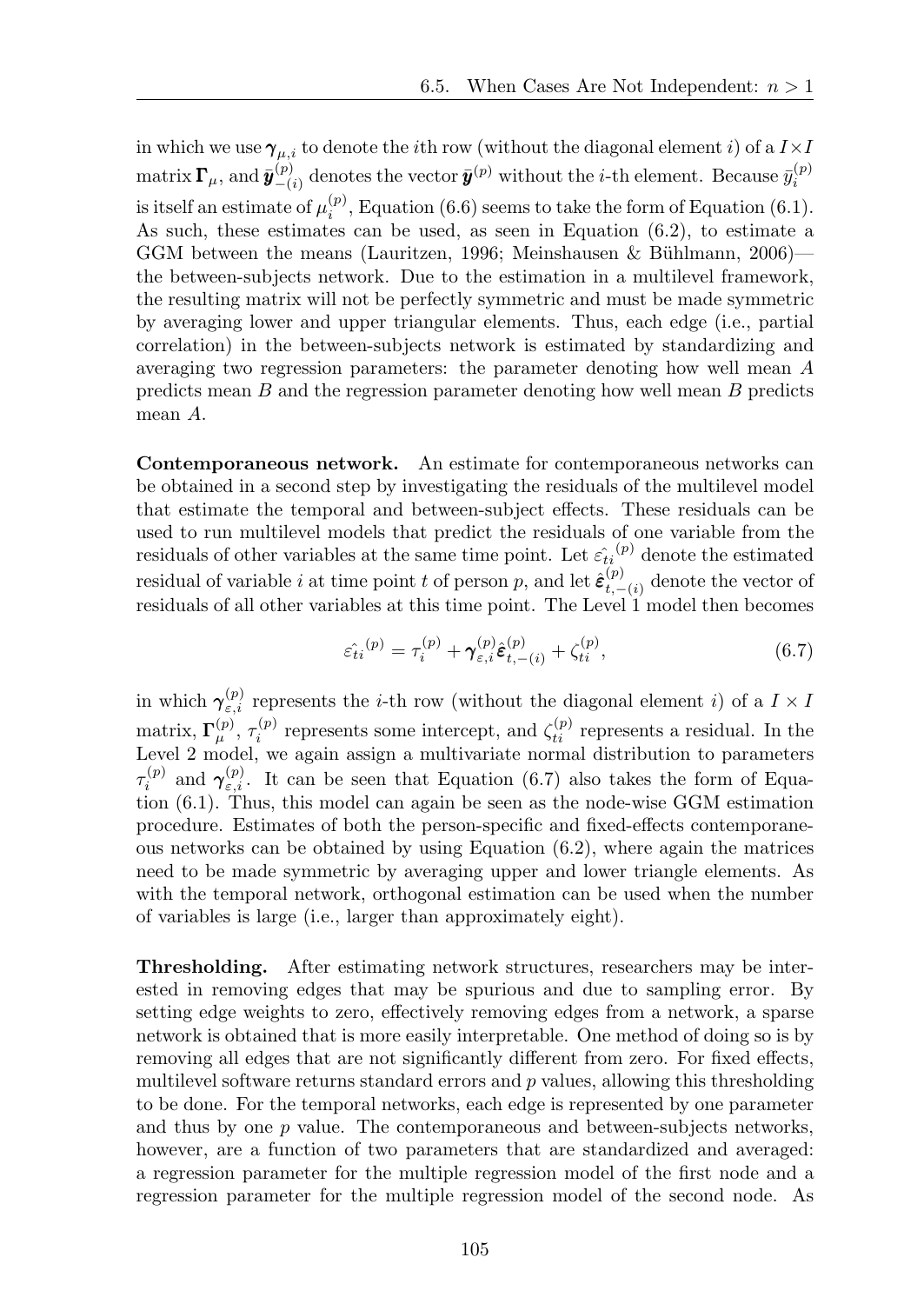such, for every edge, two *p* values are obtained. We can choose to retain edges of which at least one of the two *p* values is significant, termed the OR-rule, or we can choose to retain edges in which both *p* values are significant, termed the AND-rule (Barber, Drton, & Others, 2015).

Summary. In sum, the above described two-step estimation method proposes to estimate a multilevel model per variable, using within-person centered lagged variables as within-subject predictors and the sample means as between-subject predictors. These models can be used to obtain estimates for the temporal network and between-subjects network. In a second step, the contemporaneous networks can be estimated by estimating a second multilevel on the residuals of the first multilevel model. The *mlVAR* R package implements these methods (Epskamp, Deserno, & Bringmann, 2016). In this package, temporal coefficients can be estimated as being "unique" per subject (unique VAR models per subject), "correlated" (estimating correlations between temporal effects), "orthogonal" (assuming temporal effects are not correlated), or "fixed" (no multilevel structure on temporal effects). The contemporaneous effects can also be estimated as being "unique" (all residuals are used to obtain one GGM), "correlated" (second step multilevel model with correlated random effects), "orthogonal" (second step multilevel model with uncorrelated random effects), or "unique" (residuals are used to obtain a GGM per subject). The *mlVAR* package can also be used to plot the estimated networks, in which significance thresholding is used by default with a significance level of  $\alpha = 0.05$ .

## 6.6 Empirical Example

To provide an empirical example of the multilevel VAR methods described above, we reanalyzed the data of M $\delta$ ttus et al. (2016). This data consists of two independent ESM samples, in which items tapping three of the five Five-Factor Model (McCrae & John, 1992) domains (neuroticism, extraversion, and conscientiousness) were administered as was an additional question that asked participants how much they had exercised since the preceding measurement occasion. Sample 1 consisted of 26 people providing 1*,*323 observations in total, and Sample 2 consisted of 62 people providing a total of 2*,*193 observations. Participants in Sample 1 answered questions three times per day whereas participants in Sample 2 answered questions five times per day. In both samples, the minimum time between measurements was 2 hr. For more information about the samples and the specific questions asked, we refer readers to Mõttus et al. (2016).

To obtain an easier and more interpretable example, we first only analyzed questions aimed to measure the extraversion trait and the question measuring exercise. This lead to five variables of interest: questions pertaining to feeling outgoing, energetic, adventurous, or happy and the question measuring participants' exercise habits. We analyzed the data using the *mlVAR* package. Because the number of variables was small, we estimated the model using correlated temporal and contemporaneous random effects. We ran the model separately for both samples and computed the fixed effects for the temporal, contemporaneous, and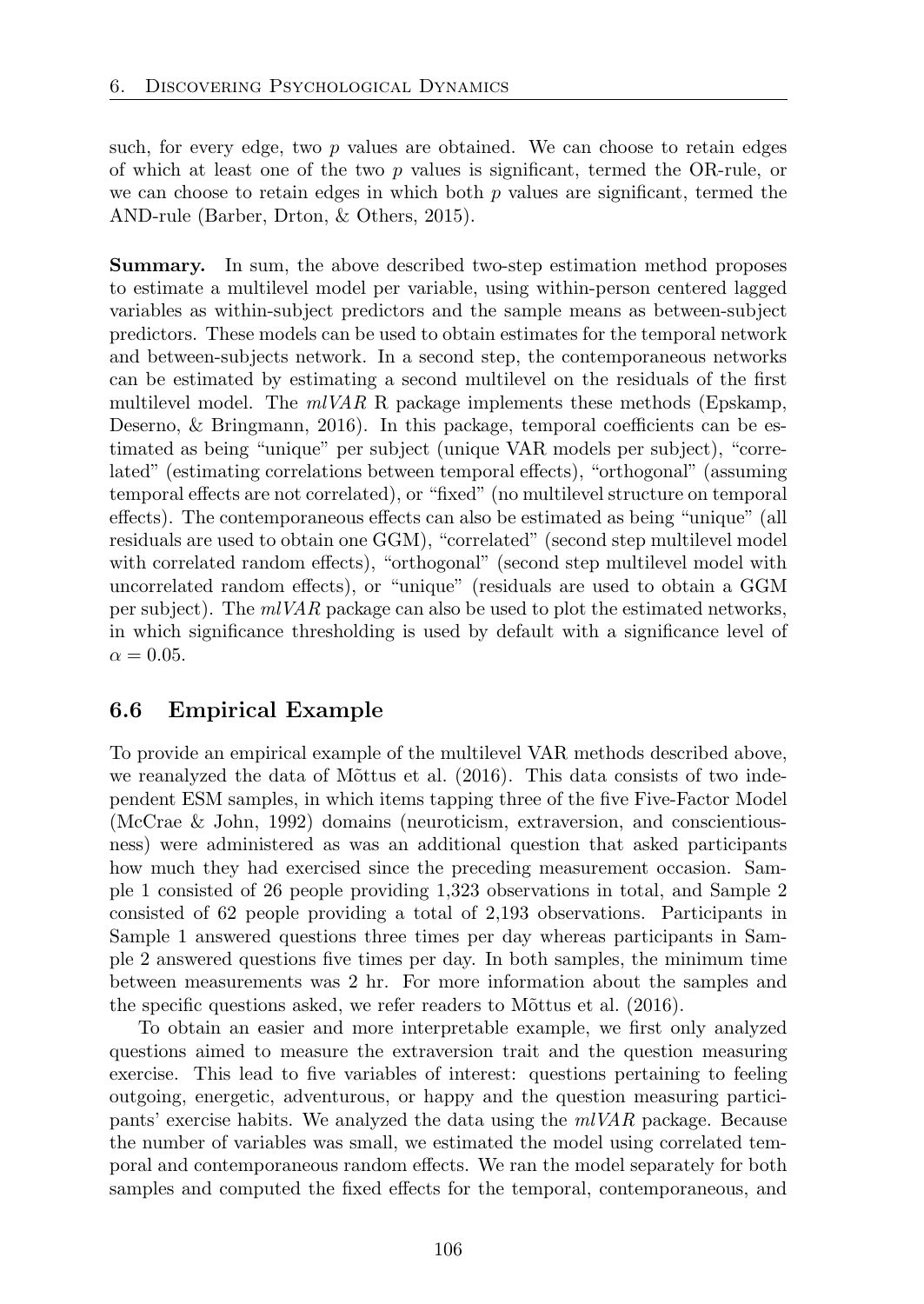between-subjects networks. Correlations of the edge weights indicated that all three networks showed high correspondence between the two samples (temporal network: 0.82, contemporaneous network: 0.94, between-subjects network: 0.70). Owing to the degree of replicability, we combined the two samples and estimated the model on the combined data.

Figure 6.7 shows the estimated fixed effects of the temporal, contemporaneous, and between-subjects network. In these figures, only significant edges ( $\alpha = 0.05$ ) are shown. In the contemporaneous and between-subjects networks, an edge was retained if one of the two regressions on which the partial correlation is based was significant (the so-called OR-rule; van Borkulo et al., 2014). These results are in line with the hypothetical example shown in Figure 6.4: People who exercised were more energetic while exercising and less energetic after exercising. In the between-subjects network, no relationship between exercising and energy was found. The between-subjects network, however, showed a strong relationship between feeling adventurous and exercising: People who, on average, exercised more also felt, on average, more adventurous. This relationship was not present in the temporal network and much weaker in the contemporaneous network. Also noteworthy is that people were less outgoing after exercising. Figure 6.8 shows the standard deviation of the random effects in the temporal and contemporaneous networks. Although not many differences can be detected in the temporal network, the contemporaneous network shows strong differences: People mostly differed in their relationship between exercising and feeling energetic.

In addition to using only the extraversion and exercise items, we also ran the model on all 17 administered items in the dataset. In this instance, we used orthogonal random effects to estimate the model. Figure 6.9 shows the estimated fixed effects of the three network structures. It can be seen that indicators of the three traits tend to cluster together in all three networks. Regarding the node exercise, we found the same relationships between exercise, energetic, and adventurous (also found in the previous example) in the larger networks. Furthermore, we noted that exercising was connected to feeling angry in the between-subjects network but not in the other networks. Finally, there was a between-subjects connection between exercising and feeling self-disciplined: People who, on average, exercised more also felt, on average, more self-disciplined.

## 6.7 Simulation Study

In this section, we present a simulation study to assess the performance of *ml-VAR* and the above-described methods for estimating network structures on ESM data of multiple subjects. Simulation studies on the described methods for crosssectional and  $n = 1$  studies are available elsewhere (Abegaz & Wit, 2013; Foygel & Drton, 2010; see also Chapter 2). For this study, we simulated datasets of 10 variables, in which the fixed-effect temporal, contemporaneous, and betweensubjects networks were simulated to be 50% sparse (i.e., containing only half the possible edges). A more detailed description of how the models were simulated can be read in the Appendix. We varied the number of subjects (50, 100, and 250) and the number of measurements per subject (25, 50, 75, and 100) and replicated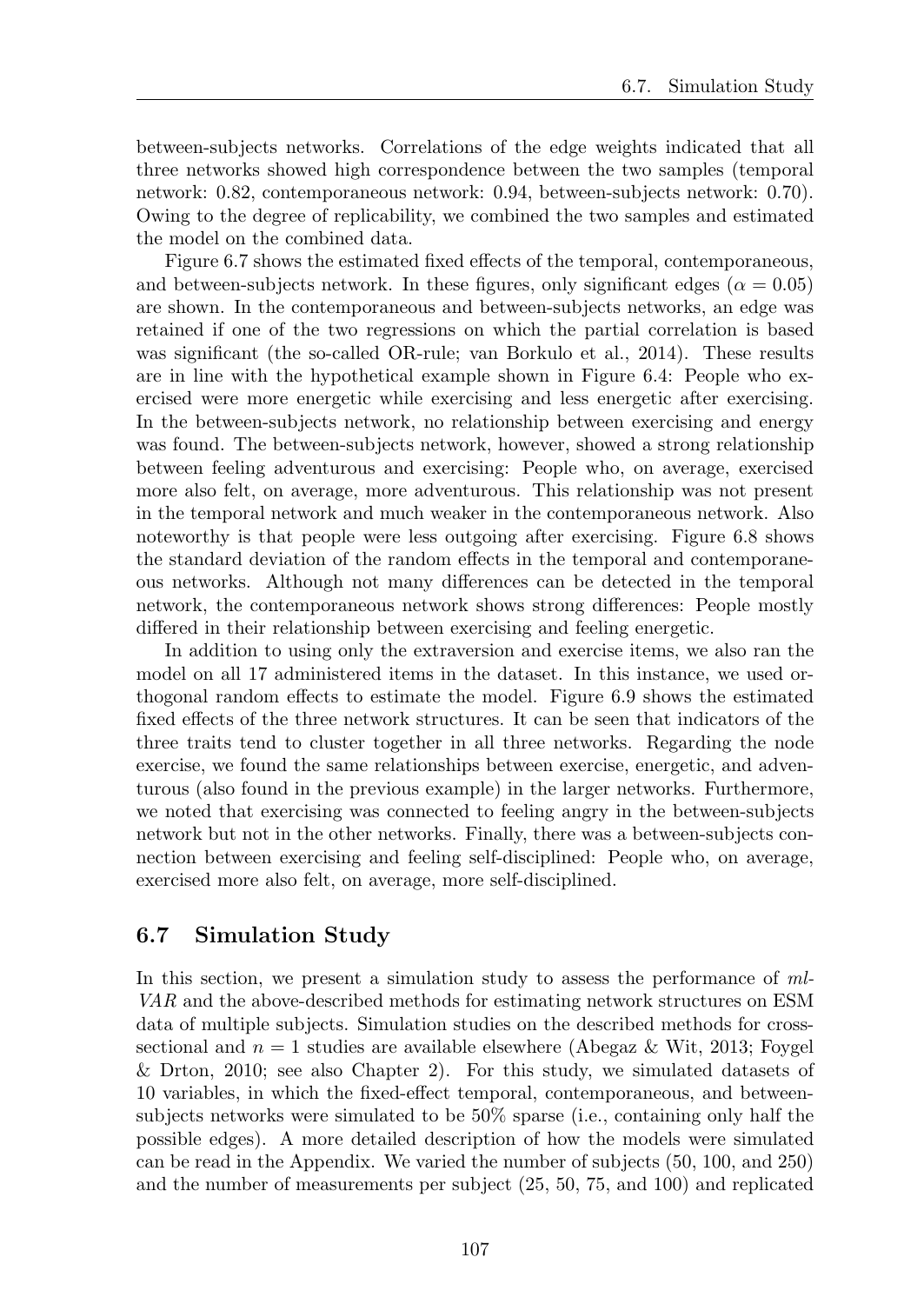

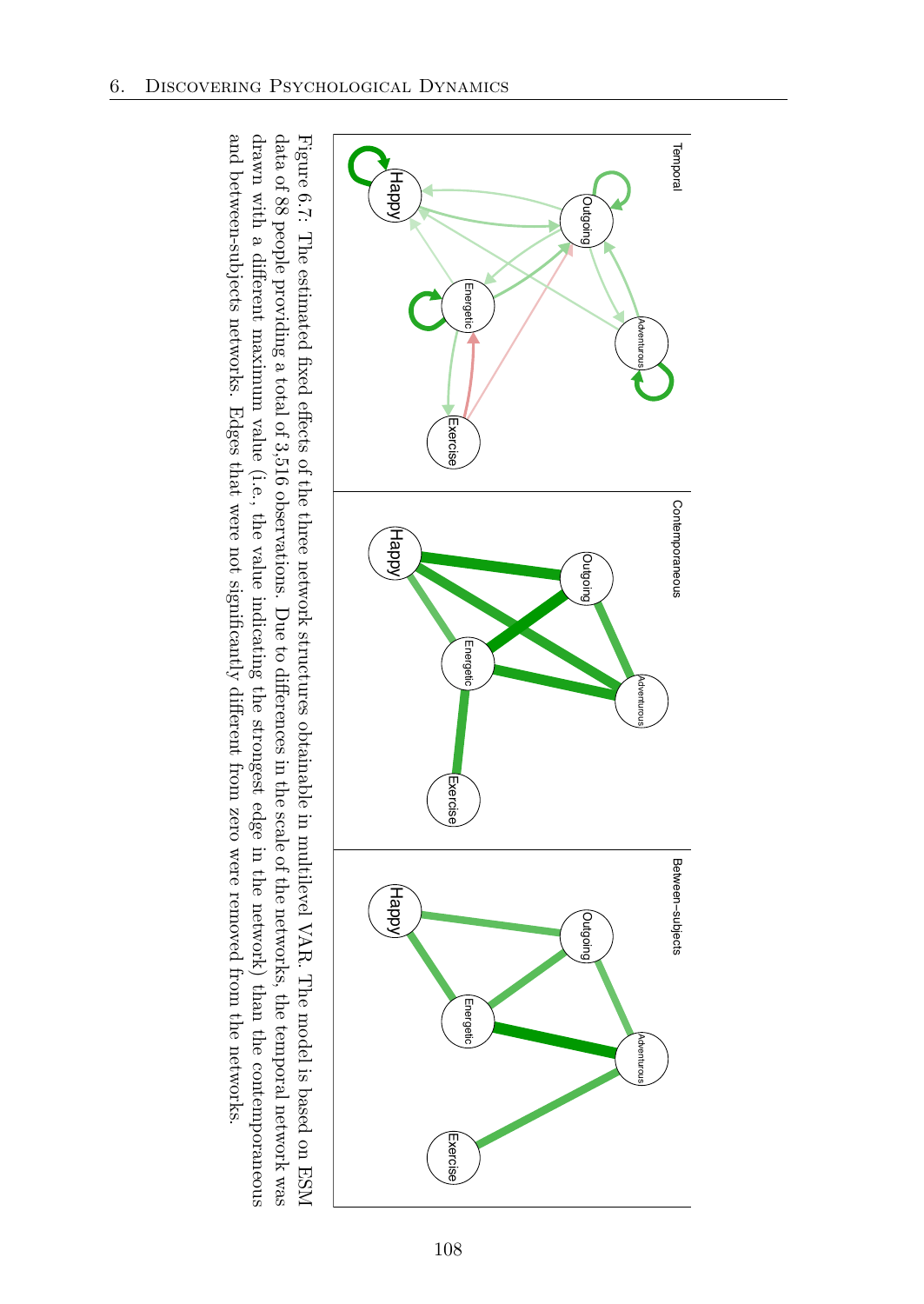

Figure 6.8: The networks showing the standard deviation of random effects in the temporal and contemporaneous networks. Due to scale differences, networks are plotted using different maximum values.

each condition 100 times. This led to a total number of 1,200 simulated datasets. In each dataset, we estimated a multilevel VAR model using orthogonal random effects.

In order to assess how well the estimated networks resemble the true networks, we computed for each dataset the correlations between true and estimated fixed temporal, contemporaneous, and between-subjects networks and the correlations between true and estimated random effects of the temporal and contemporaneous networks—because the between-subjects network does not have random effects. In addition, we assessed the performance of using significance in thresholding the network. We used the OR-rule in thresholding the fixed-effects contemporaneous and between-subjects network and removed in all the networks all edges not significant at  $\alpha = 0.05$ . In line with other studies on assessing how well a method retrieves the structure of a network (e.g., van Borkulo et al., 2014), we computed the *sensitivity* and *specificity*. The sensitivity (also termed *true positive rate*) is high when the method retains edges that are in the true network, and the specificity (also termed *true negative rate*) is high when the method does not retain edges that are not in the true model (i.e., models without edges that are, in reality, zero).

Figure 6.10 shows the results of the simulation study. It can be seen that performance was generally good. Fixed effects of the temporal and contemporaneous networks were well estimated (high correlations), most edges in the true network were detected (high sensitivity), and few edges were detected to be nonzero that were, in truth, zero (high specificity). Random-effect estimation was poorer but steeply increased with more measurements per subject. The between-subjects network was better estimated with more people. At low sample-sizes, the method lacked power to detect true edges (low sensitivity) but did not estimate false edges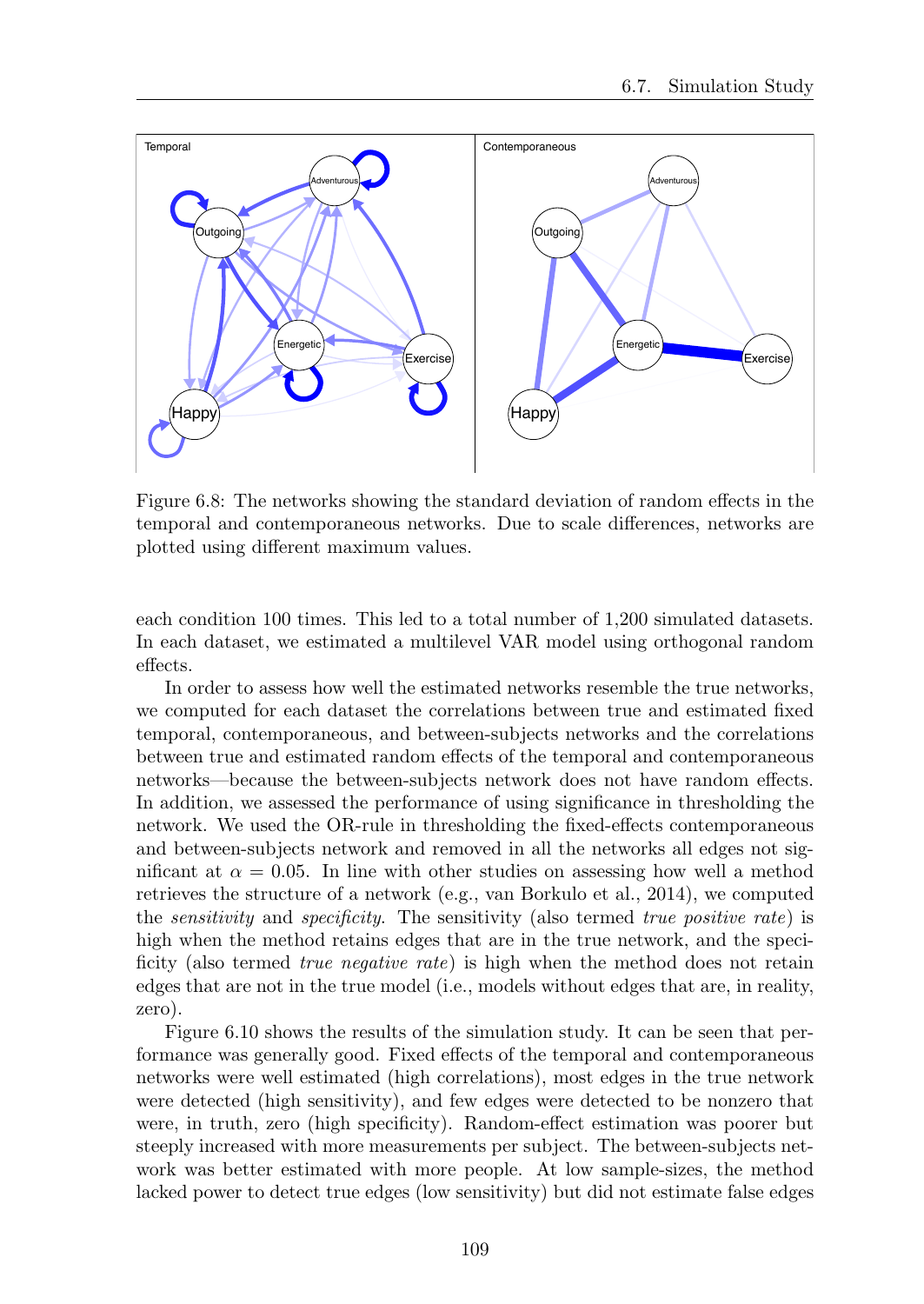

Figure 6.9: The estimated fixed effects of the three network structures based on all 17 variables administered. Only significant edges are shown. Legend:  $1 =$ "Worried";  $2 =$  "Organized";  $3 =$  "Ambitious";  $4 =$  "Depressed";  $5 =$  "Outgoing";  $6 = "Self\text{-Conscious"; } 7 = "Self\text{-Disciplined"; } 8 = "Energetic"; 9 = "Frustrated";$  $10 =$  "Focused";  $11 =$  "Guilty";  $12 =$  "Adventurous";  $13 =$  "Happy";  $14 =$ "Control";  $15 =$  "Achieved";  $16 =$  "Angry";  $17 =$  "Exercise."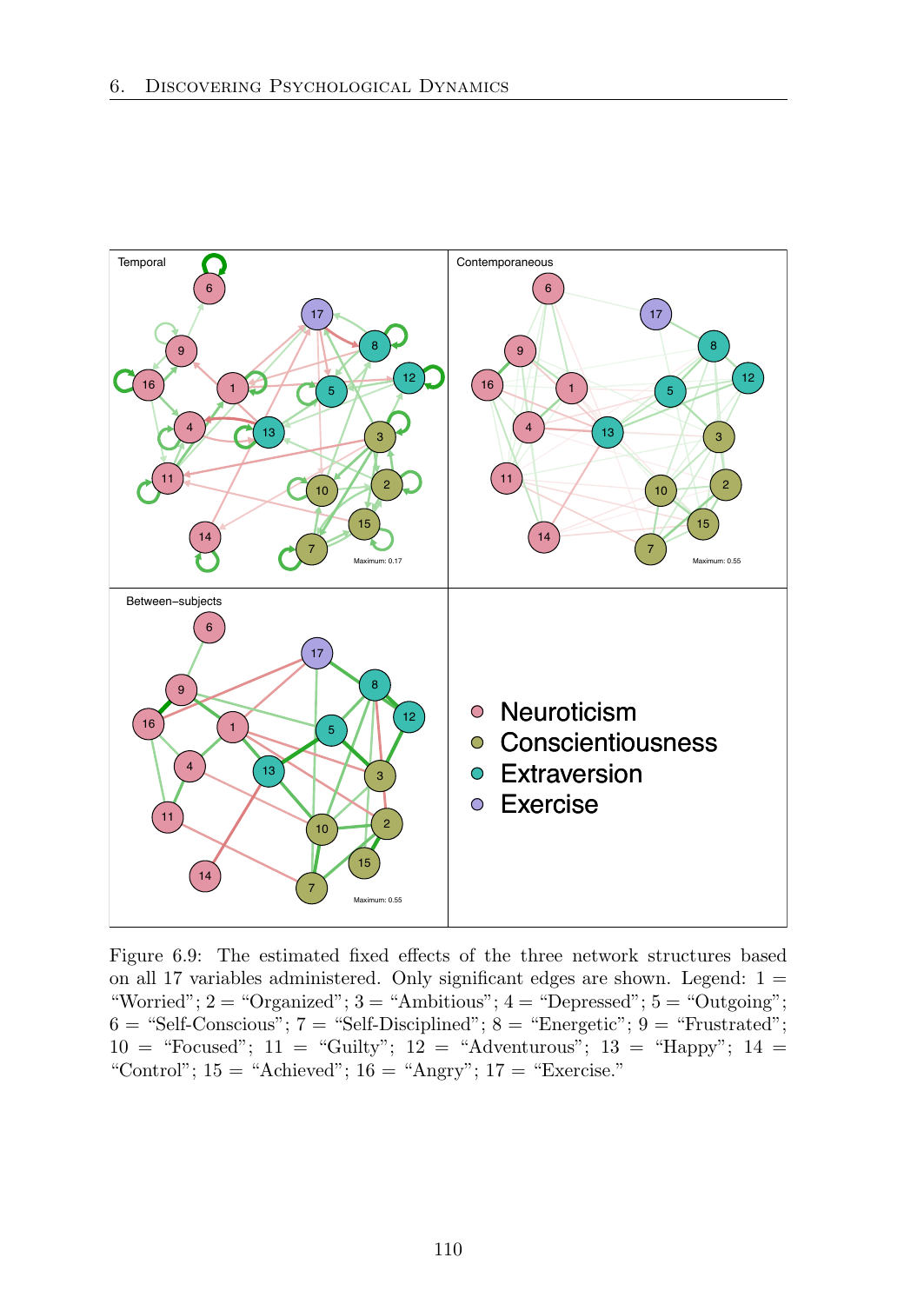

Measurements per subject:  $\frac{1}{25}$  25  $\frac{1}{25}$  50  $\frac{1}{27}$  75  $\frac{1}{21}$  100

Figure 6.10: Here are the results of the simulation study. Boxplots indicate the distribution of the measures over all the 100 simulated datasets per condition. From left to right is shown: the correlation between true and estimated fixed effects, the sensitivity (i.e., the ability to detect true edges), the specificity (i.e., the ability to remove false edges), and the correlation between true and estimated random effects.

(high specificity).

#### 6.8 Conclusion

In this chapter, we presented an overview of statistical methods that estimate network models—both cross-sectional and time-series—of multivariate Gaussian data. In our cross-sectional data analysis, we described the GGM, which takes the form of a network of partial correlation coefficients. In time-series data, we described that two network structures can be obtained: a temporal network, which is a directed network of regression coefficients between lagged and current variables, and a contemporaneous network, which is a GGM describing the relationships that remain after controlling for temporal effects. We argued that both can generate causal hypotheses. When multiple subjects were measured, the natural combination of cross-sectional and time-series data came by adding a third network structure: the between-subjects network, which is a GGM that describes relationships between the stationary means of people. We argued that this network can also show potential causal relationships but in a different way than the temporal and contemporaneous networks. We proposed a two-step, multilevel estimation procedure to estimate temporal, contemporaneous, and between-subjects networks, which we implemented in the open-source R package, *mlVAR*. We presented a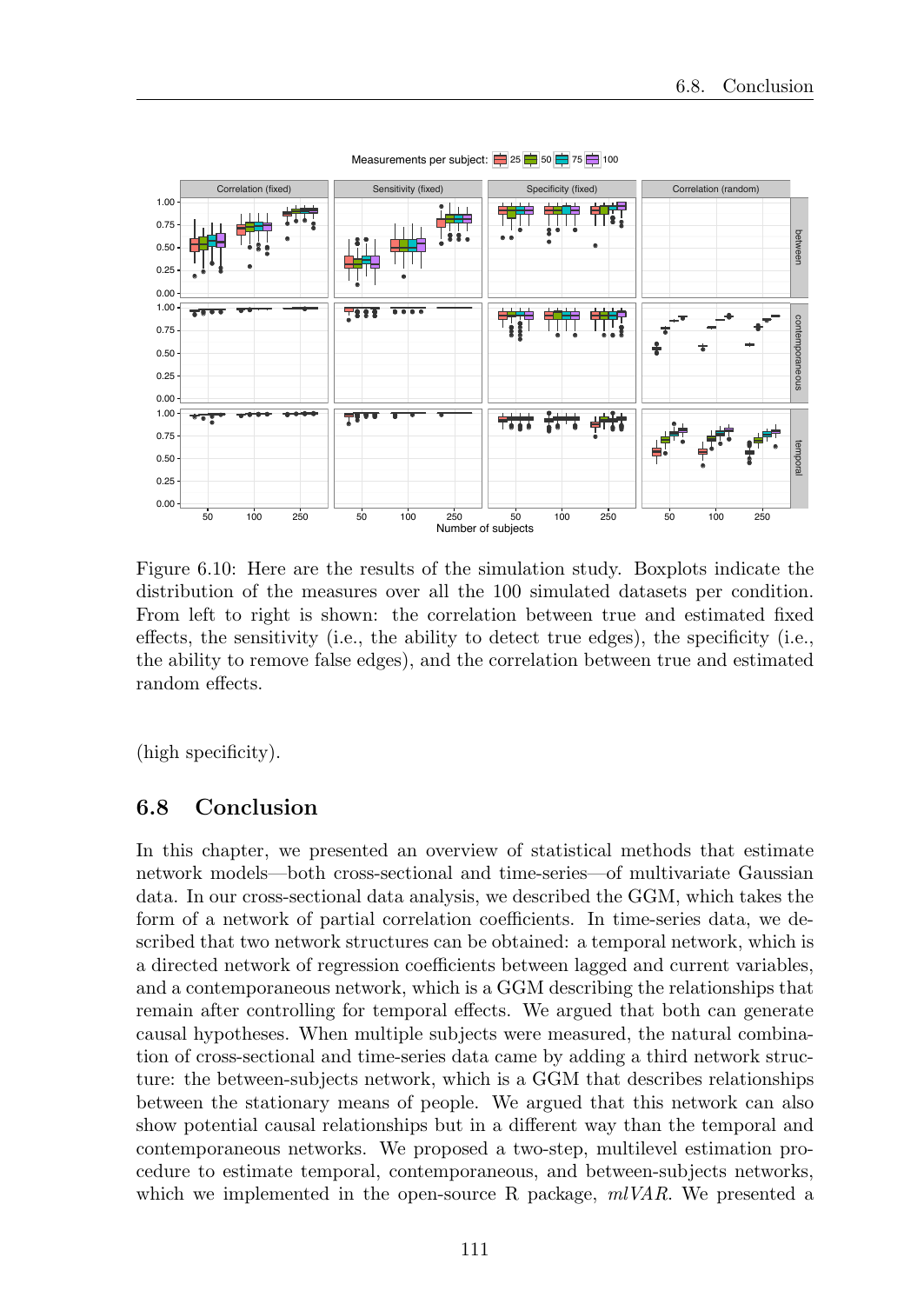simulation study showing that *mlVAR* closely estimates the true network structure and presented an empirical example showcasing the three network structures described above.

The outlined methodology in this chapter is not the only possible methodology for obtaining network structures from multivariate Gaussian data. A detailed description of these methods was beyond the scope of this chapter, as this chapter focussed on the GGM and its natural generalizations in time-series data. In particular, much work has been done on the estimation of directed acyclic graphs  $(DAG; Kalisch & Bühlmann, 2007; Pearl, 2000)$  which aim to model causal effects. When cases can be assumed to be independent, such DAGs can be fitted in standard structural equation (SEM) modeling software (see Chapter 7). Several software packages exist that aim to find such a DAG (e.g., *pcalg*, Kalisch et al., 2012; *bnlearn*, Scutari, 2010; *BDgraph*, Mohammadi & Wit, 2015). In time-series data, one can use structural VAR (Chen et al., 2011; also termed unified SEM, Gates, Molenaar, Hillary, Ram,  $\&$  Rovine, 2010) to fit contemporaneous effects in a directed network. Structural VAR can be shown to be equivalent to the VAR model discussed in this chapter, and can under strict assumptions be interpreted as a causal model. A promising estimation procedure to estimate such models over many individuals, while dealing with potential heterogeneity, is 'group iterative multiple model estimation' (GIMME; Gates & Molenaar, 2012), which is implemented in R in the *gimme* package (Lane, Gates, Molenaar, Hallquist, & Pike, 2016).

The presented methods are not without problems and have several limitations. First, multivariate estimation of the multilevel VAR model is not yet feasible for larger datasets. As such, we only focused on combining univariate models. Doing so, however, means that not all parameters are in the same model. It is important to note that univariate models do not readily provide estimates of the contemporaneous networks, which must be estimated in a second step. Second, even when multivariate estimation is possible, it is still challenging to estimate a multilevel model on the contemporaneous networks due to the requirement of positive definite matrices. Third, when more than approximately eight variables are measured, estimating the multilevel models with correlated random effects is no longer feasible in open-source, MLE software. In this case, orthogonal random effects can be used. Although the simulation study showed that the networks are still attainable when using orthogonal random effects (even though random effects were correlated in the true model), using orthogonal estimation enforces parsimony on the model that may not be plausible. Finally, even when orthogonal estimation was used, the analysis ran very slowly in models with more than 20 variables. As such, multilevel VAR analysis of high-dimensional datasets is not yet feasible. LASSO estimation as used in  $n = 1$  models can also be used with multiple subjects, but it does not take individual differences into account (Abegaz  $\&$  Wit, 2013). LASSO estimation methods that combine the strengths of high-dimensional network estimation in  $n = 1$  models, with the ability to use information of other subjects, could be promising in this regard, but they have not yet been worked out in detail.

It should further be noted that all network structures only generate hypotheses and are in no way confirmatory of causal relationships. The analyses showcased in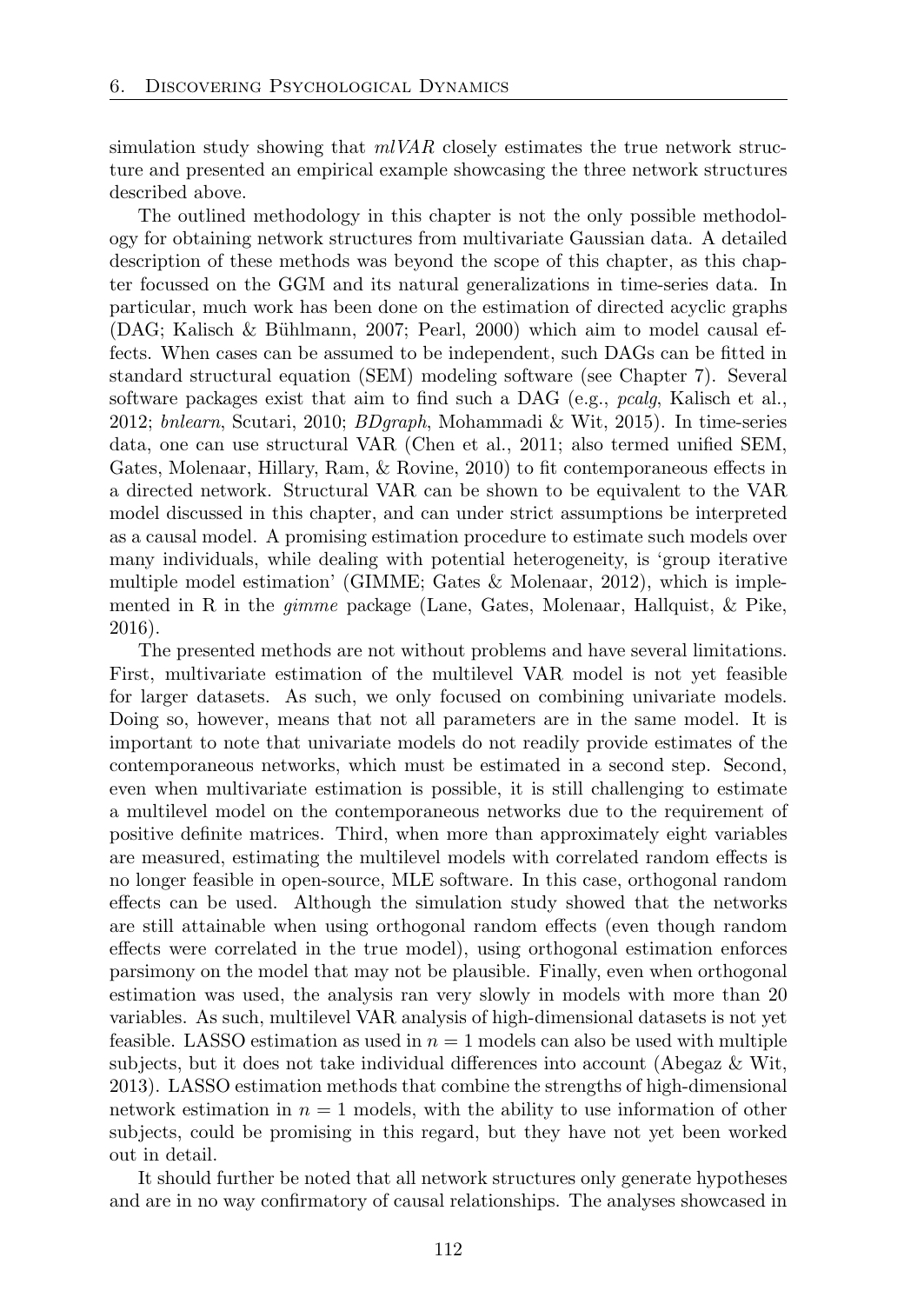this chapter are therefore exploratory and allow researchers to obtain insights into the predictive relationships present in the data—regardless of theory with respect to the data-generating model. Under the assumptions of multivariate normality, stationarity, and the Lag 1 factorization, the networks show how variables predict each other over time (temporal network), within time (contemporaneous network), and on average (between-subjects network). Furthermore, in the thresholding of edges, no correction for multiple testing was applied by default. We deliberately chose this because our aim was to present exploratory hypothesis-generating structures, and not correcting for multiple testing yields greater sensitivity. This means that care should be taken in substantively interpreting the selected edges of the networks.

One of the main innovations in this chapter comes in the substantial interpretation of between-subjects effects being potentially causal. The function of between-subjects differences in causal models has been argued to be problematic (Borsboom, Mellenbergh, & Van Heerden, 2003; Markus & Borsboom, 2013a). In order to make inferences on causal processes based on how people differ from each other, we must place very strong assumptions on the homogeneity of causal structures across individuals. In essence, we must assume that individuals are independent realizations of the same causal model (see also Hamaker, 2012). It is rarely acknowledged, however, that a similar problem holds for intraindividual data. As in the between-subjects case, the inference from a statistical association in the data to a causal model, operative at the level of the individual, is dependent on the strength of the research design and does not follow from the statistical associations themselves. In addition, if time series do not contain actual manipulations, the generalization in question can be equally problematic as in between-subjects designs.

Suppose we found a robust association between *X* and *Y* together with the temporal precedence of  $X$  (e.g., as in Granger causality) in a time-series analysis; we still would not know whether interventions on *X* would actually lead to changes in *Y* . Associations in within-subjects models can be subject to third-variable issues, such as Simpson's paradox, just as well as between-subjects models can. Correlations remain correlations, whether they come from individual differences or from time series, and rather than categorically preferring one type of data over another, it appears more sensible to let our judgment on optimal inferences depend on the substantive context.

In sum, this chapter provided methodological tools that can be used to gain insight in the potential dynamics present in psychological data. The described software packages and estimation methods present the current state-of-the-art in a field that is growing rapidly. These methods provide new ways to look at data both literally, through the use of networks to visualize the results, and figuratively, by investigating contemporaneous and between-subjects e↵ects in combination with temporal effects.